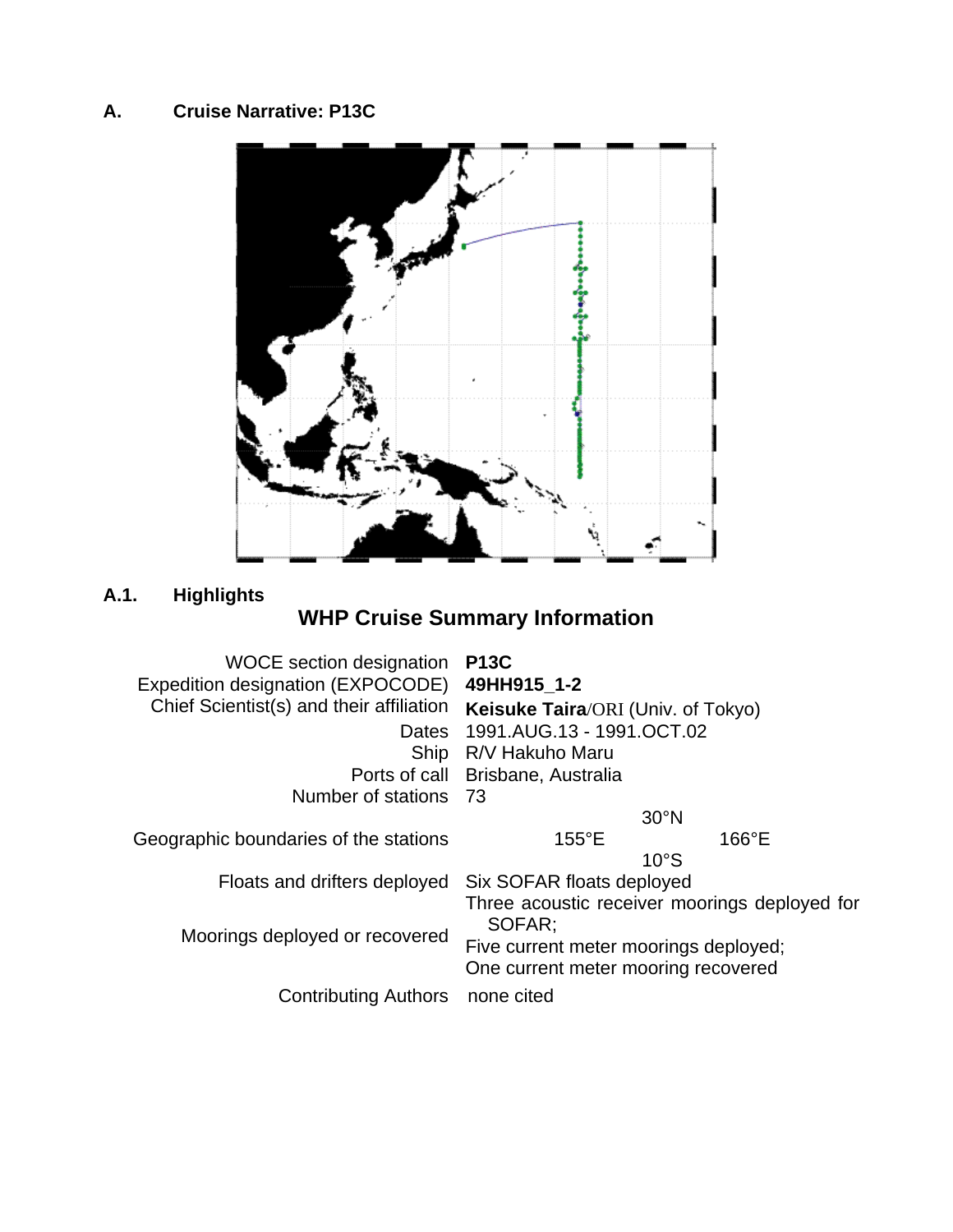# **WHP Cruise and Data Information**

Instructions: Click on any item to locate primary reference(s) or use navigation tools above.

| <b>Cruise Summary Information</b>            | <b>Hydrographic Measurements</b> |
|----------------------------------------------|----------------------------------|
|                                              |                                  |
|                                              | CTD - general                    |
|                                              | CTD - pressure                   |
| Geographic boundaries of the survey          | CTD - temperature                |
| Cruise track (figure)                        | CTD - conductivity/salinity      |
| <b>Description of stations</b>               | CTD - dissolved oxygen           |
| Description of parameters sampled            |                                  |
| Bottle depth distributions (figure)          | Salinity                         |
| Floats and drifters deployed                 | Oxygen                           |
| Moorings deployed or recovered               |                                  |
|                                              |                                  |
| Principal Investigators for all measurements |                                  |
| <b>Cruise Participants</b>                   |                                  |
|                                              |                                  |
| Problems and goals not achieved              |                                  |
|                                              |                                  |
|                                              |                                  |
|                                              |                                  |
|                                              |                                  |
|                                              | <b>References</b>                |
|                                              |                                  |
|                                              | <b>DQE Reports</b>               |
|                                              |                                  |
|                                              | <b>CTD</b>                       |
|                                              | S/O2/nutrients                   |
|                                              | <b>CFCs</b>                      |
|                                              | <b>14C</b>                       |
|                                              |                                  |
|                                              | <b>Data Processing Notes</b>     |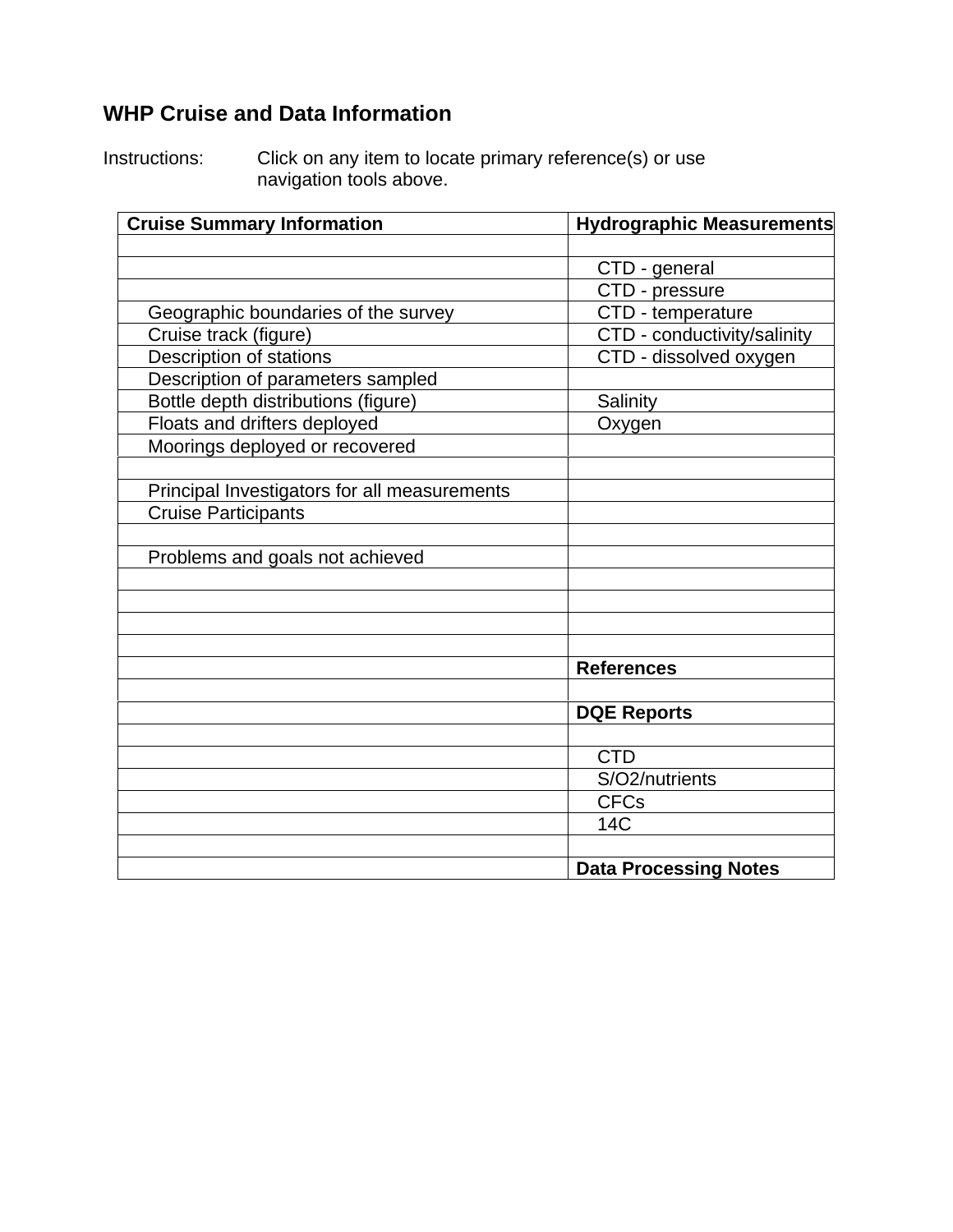<span id="page-2-0"></span>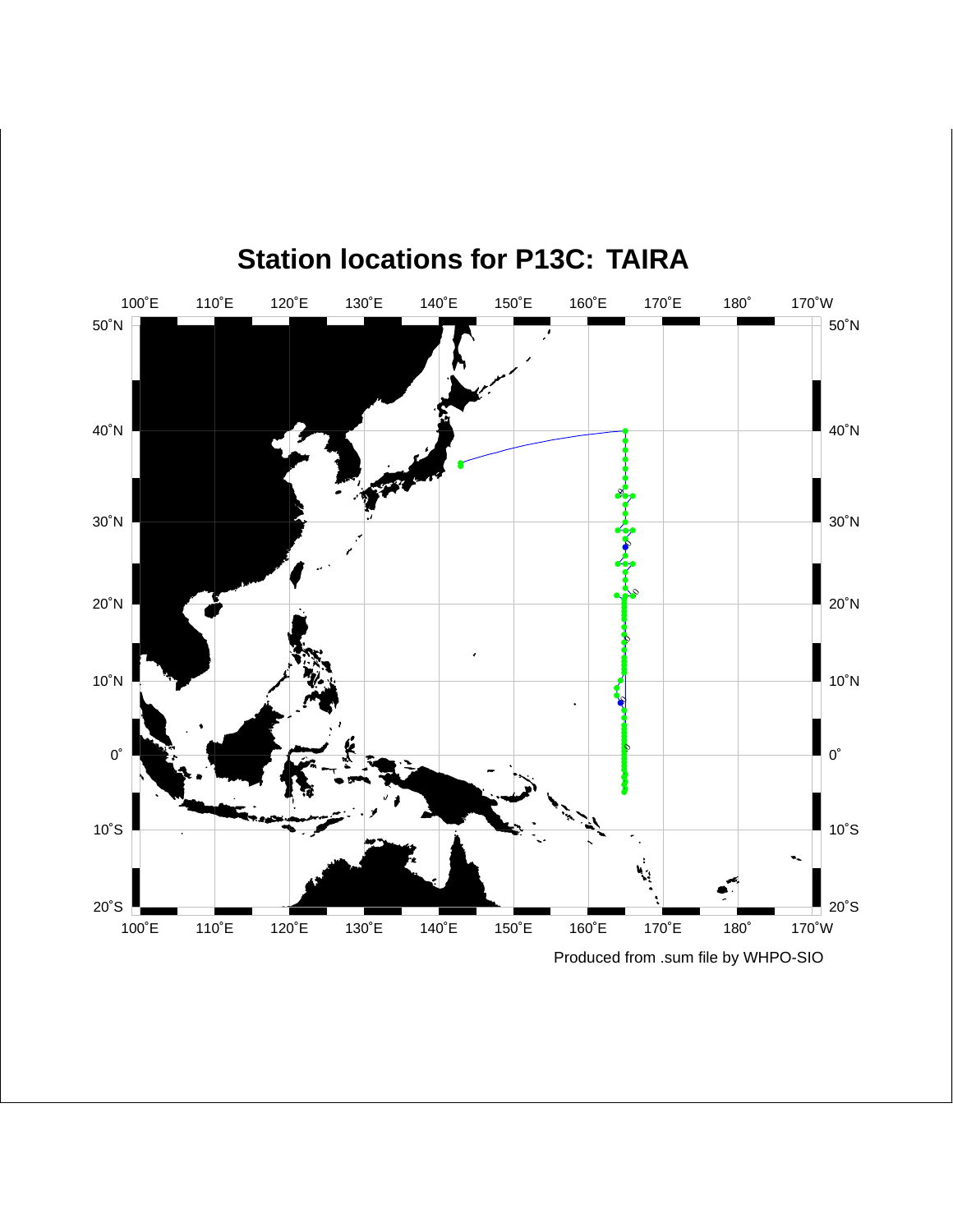#### <span id="page-3-0"></span>**A.2. Cruise Summary**

#### **A.2.a Stations occupied**

CTDO2 casts with 24-place 12-liter rosette water sample were carried out at 68 stations along 165@E. Eight stations among them were occupied on 164-E and 166\*E in order to calculate meridional geostrophic flows and zonal gradients of property concentrations. The other sixty stations were on 165 E, forming a part of the WHP P13. The interval of CTD stations was basically 60 n.miles, but it was shortened to 30 n.miles over the seamounts around 12°N and l9°N and near the equator between 5 S and 4°N

We shifted the CTD stations at 7°N and 10°N from 165°E to 164° 30'E and the stations at 8°N and 9°N to 164 E, in order to avoid the training area of US navy.

#### **A.2.b Floats and drifters deployed**

Six SOFAR floats were deployed at three locations in the Kuroshio Extension area just east of Japan.

#### **A.2.c Moorings deployed or recovered**

Three moorings of acoustic receiver for SOFAR were deployed in the Kuroshio Extension area just east of. Japan.

Five moorings of current meters were deployed on 165°E. Each mooring has four or-five current meters between the sea bottom and the depth of 800 m from the sea surface.

One mooring of current meters at 27°N, 168°E was recovered.

#### **A.3 List of Principal Investigators**

| <b>Name</b> | <b>Measurement responsibility</b>                              | <b>Affiliation</b>         |
|-------------|----------------------------------------------------------------|----------------------------|
| $K$ .Taira  | CTDO2/Salinity/Oxygen/Mooring/SOFAR float                      | ORI, Univ. of Tokyo        |
|             | S. Watanabe   Nutrients/CFCs/Tritium/Other chemical properties | <b>Hokkaido University</b> |

#### **A.4 Major Problems and Goals not Achieved**

During the cruise we were troubled with the General Oceanics rosette tripping mechanism which resulted in mis-firing and double-tripping of the water sampling bottles. This problem was traced to slippage between the stepping motor and the tripping mechanism, and a washer was added over the stepping motor to resist a excessive tripping. We got better action of the tripping mechanism for each of several trials of repair, but we could not complete. Closing depths of four Niskin bottles are known from data of reversing pressure meters mounted on the bottles, but the depths for the other twenty bottles must be inferred from comparing salinity and dissolved oxygen data between CTD and watersample analysis.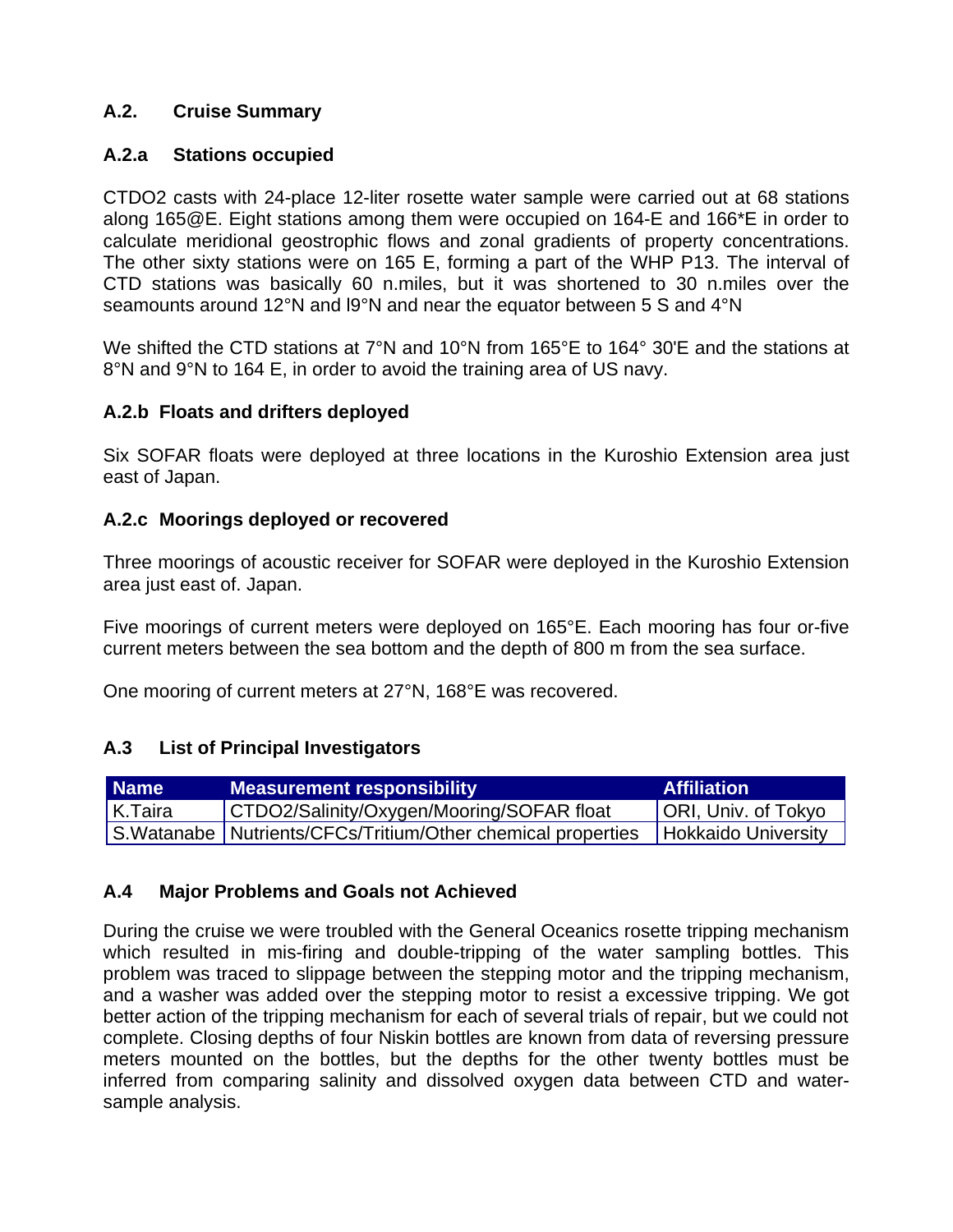<span id="page-4-0"></span>Large noises of CTDO2 signal during a lowering cast were generated after several casts were successful. We eventually traced this problem to unstable motion of the end portion of CTD wire connecting to the slip ring. We temporarily repaired everytime, but couldn't completely in the sea.

Fierce noise of O2 sensor signal was generated at depths around 500 db for all casts. In addition, step- like small shift of O2 signal occurred sometimes at deeper depths. Calibration of the O2-sensor data looks very difficult.

#### **A.6 Other Incidents of Note**

#### **A.7 List of Cruise Participants**

| <b>NAME</b>          | <b>RESPONSIBILITY</b>                         | <b>AFFILIATION</b> |
|----------------------|-----------------------------------------------|--------------------|
| <b>Keisuke Taira</b> | Chief Scientist/CTD Hardware/SOFAR Float      | <b>ORI</b>         |
| Hirotaka Otobe       | <b>CTD Hardware/Salinity</b>                  | <b>ORI</b>         |
| ShoJi Kitagawa       | <b>CTD Software/Current Meter/SOFAR Float</b> | <b>ORI</b>         |
| Masaki Kawabe        | Assistant to Chief Scientist/CTD Processing   | <b>ORI</b>         |
| Katsuto Uehara       | <b>Watch Stander/ADCP</b>                     | <b>ORI</b>         |
| Shuichi Watanabe     | Oxygen/Nutrients/CFCs/Tritium                 | Hokkaido Univ.     |
| Hiroshi Ichikawa     | Watch Stander (Leg 1)                         | Kagashima Univ.    |
| Toru Yamashiro       | <b>Watch Stander</b>                          | Kagashima Univ.    |

Seventeen graduate students joined this cruise for CTD watch and chemical analysis.

- **B. Underway Measurements**
- **B.1 Navigation and bathymetry**
- **B.2 Acoustic Doppler Current Profiler (ADCP)**
- **B.3 Thermosalinograph and underway dissolved oxygen, etc**
- **B.4 XBT and XCTD**
- **B.5 Meteorological observations**
- **B.6 Atmospheric chemistry**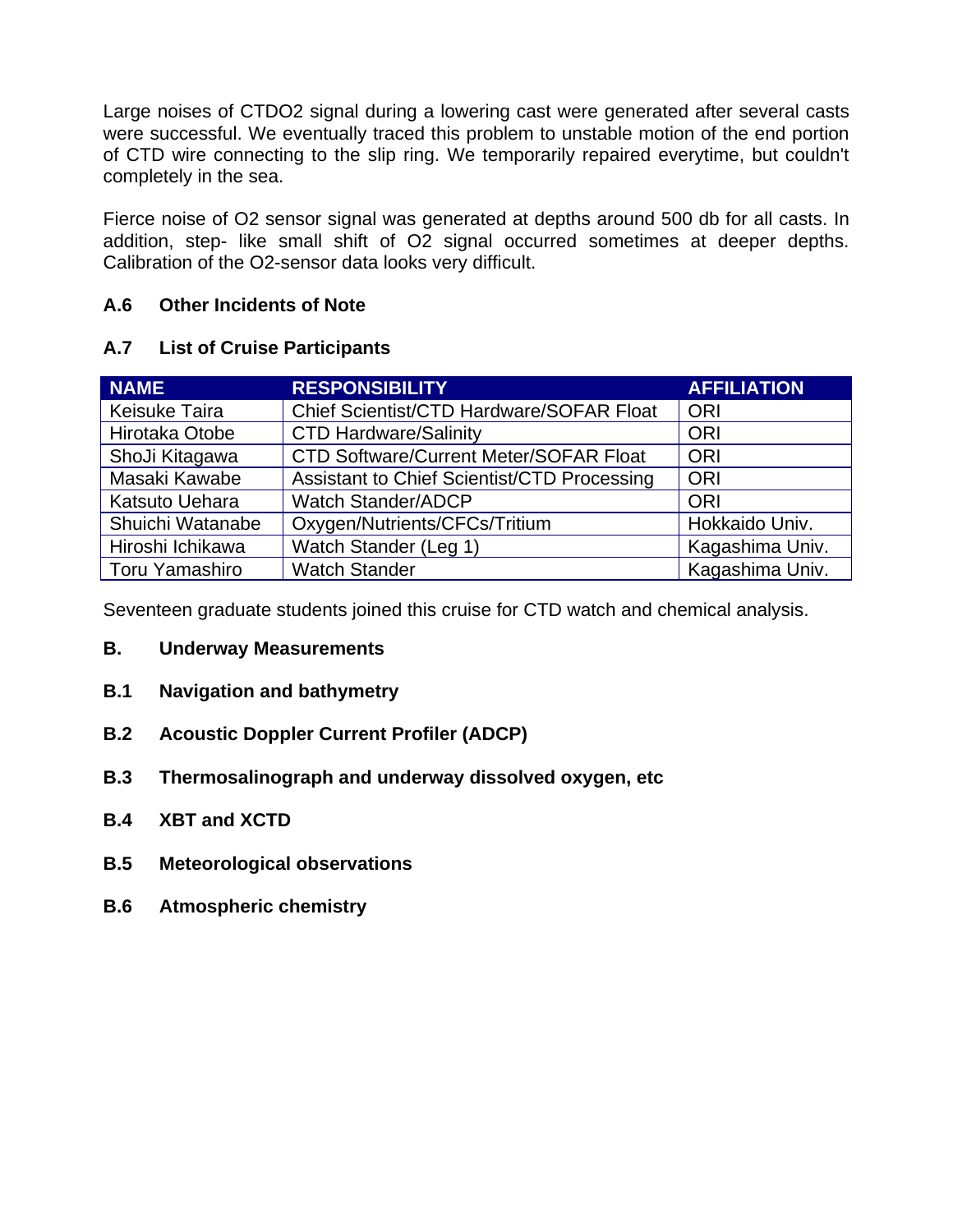#### <span id="page-5-0"></span>**C. Hydrographic Measurements**

#### **C.1 CTD Measurements**

#### *Data Collection*

The FSX analog signals sent from the underwater unit of CTD Neil Brown Mark III were received with the onboard unit, and were converted to digital signals with RS232 AD converter. Data collection was made with the Hakuto Inc. CTD operating software Ver. 4.2, using an NEC personal computer PC9801-RX with a 20 MByte hard disk and a 8 MByte RAM disk. Rate of data sampling was limited to 9 - 10 data per second due to the ability of the RS232 converter used here. The data were real time stored into the RAM disk, and were kept in a floppy disk after the end of each cast.

Full digital signals (32 data per second) coming through the EG&G 1401 onboard unit were collected using an IBM-compatible personal computer DAEW00, made in Korea, with a 40 MByte hard disk. The data stored in the hard disk were compressed with a software for data freezing, and were taken into a floppy disk.

In addition, the FSK analog signals were recorded in a SONY digital audio tape as backup data.

#### *Calibrations and Processing*

The CTD temperature sensor used during the cruise is manufactured by Rosemount who claim a resolution of 0.0005 C and an accuracy of +/-0.005 C. The sensor was calibrated at the ORI calibration facility before the cruise. The result shows that the sensor value must be added 0.0253 at the value of 0 C and 0.0083 at 23 C. The correction decreases almost linearly, and is ex- pressed with a quadratic equation of sensor value (T):

 $T = 0.121937x10E-4xT2 - 0.803083x10E-3xT + 0.0251885 (T < 9.1 C),$ 

 $T = 0.179550x10E-4xT2 - 0.127571x10E-2xT + 0.0290126 (T > 9.1 C).$ 

The CTD pressure sensor used during the cruise is manufactured by Paine Instruments and have a resolution of 0.1 dbar and an accuracy of +/- 6.5 dbar. The sensor calibrations before the cruise were done for five cases with maximum weighted pressure of 1000 dbar, 2000 dbar, 3000 dbar, 4000 dbar and 6000 dbar. Sixth-order polynomial fits were used for the correction:

for increasing pressure:

 $P = -0.116484x10E^{-20}xP^6 + 0.287633x10E^{-16}xP^5$  $-0.289204$ x10 $E^{-12}$ x $P^4$  + 0.154059x10 $E^{-8}$ x $P^3$  $-0.455414x10E^{-5}xP^2 + 0.699556x10E^{-2}xP - 2.69719$ 

for decreasing pressure from 2000 dbar:

 $P = 0.849785 \times 10E^{-19} \times P^6$  - 0.104276x10 $E^{-14} \times P^5$  $+0.395952$ x10E<sup>-11</sup>xP<sup>4</sup> - 0.567799x10E- ${}^{8}$ xP ${}^{3}$ +0.223005x10E<sup>-5</sup>xP<sup>2</sup> + 0.266200x10E-<sup>2</sup>xP - 2.60042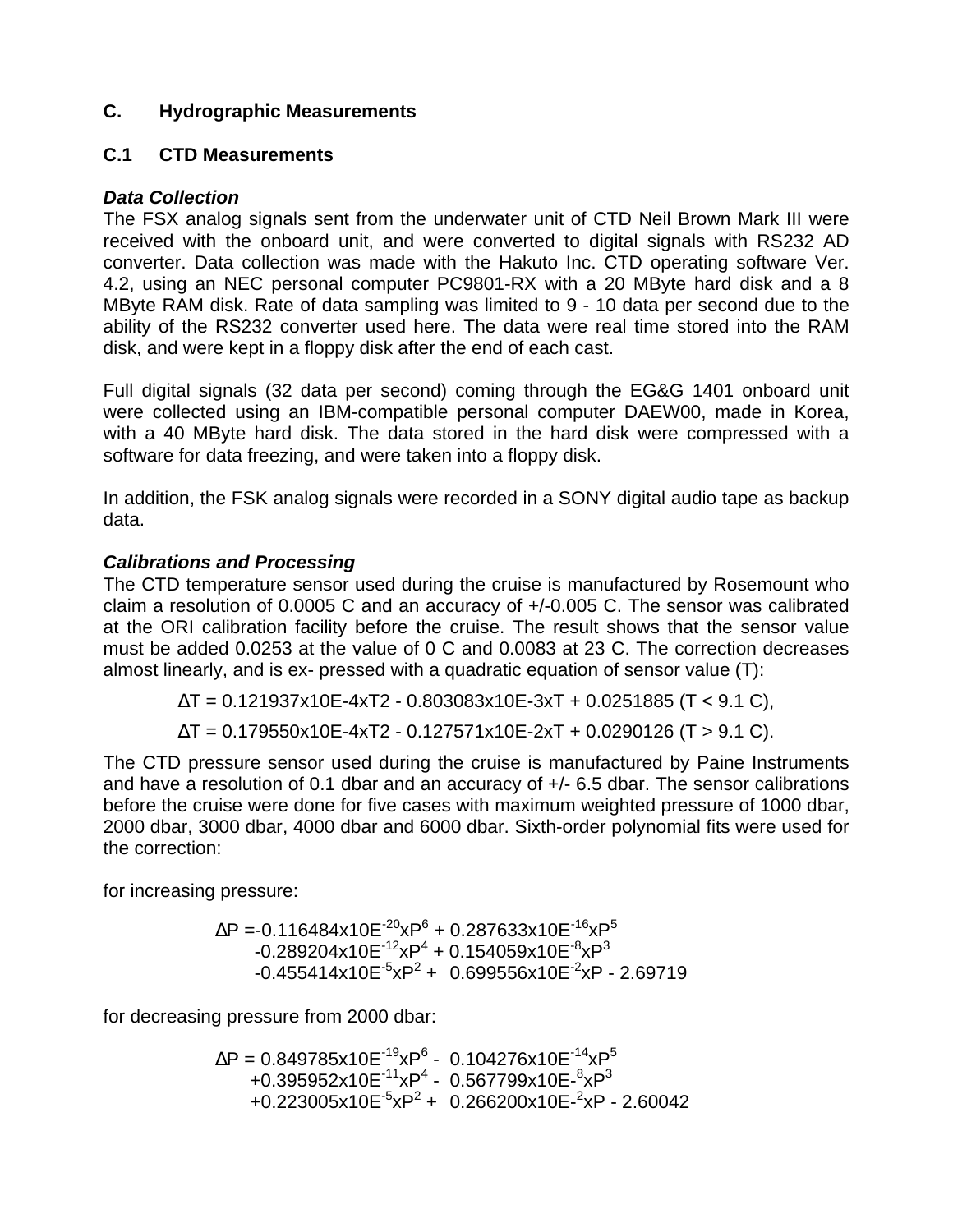<span id="page-6-0"></span>for decreasing pressure from 3000 dbar:

 $P = -0.311947x10E^{-19}xP^6 + 0.283531x10E^{-15}xP^5$  $-0.106755$ x10E $^{-11}$ xP $^4$  + 0.249443x10E $^{-8}$ xP $^3$  $-0.385196x10E^{-5}xP^2 + 0.399053x10E^{-2}xP - 2.65158$ 

for decreasing pressure from 4000 dbar:

 $P = -0.207116x10E^{-19}xP^6 + 0.269568x10E^{-15}xP^5$  $-0.137340$ x10E $^{-11}$ xP $^4$  + 0.363514x10E $^{-8}$ xP $^3$  $-0.540009x10^{-5}xP^2 + 0.467332x10E^{-2}xP - 2.75144$ 

for decreasing pressure from 6000 dbar:

 $P = -0.14996 \times 10E^{-21} \times P^6 + 0.394729 \times 10E^{-17} \times P^5$  $-0.542308$ x10E $^{-13}$ xP $^{4}$  + 0.434294x10E $^{-9}$ xP $^{3}$ -0.171657x10E<sup>-5</sup>xP<sup>2</sup> + 0.328313x10E<sup>-2</sup>xP - 2.49635

The corrections for pressure decrease from arbitrary pressure were approximated by interpolations of the adequate results from the experiments.

The conductivity sensor is manufactured by EG&G NBIS who claim a resolution of 0.001 mmho and an accuracy of +0.005 mmho. Cell factor, i.e., the ratio of conductivity from the sample to that from CTD, was calculated for each water sampling. The cell factor during Leg 1 is 0.99999 at the sea surface, increases to 1.00050 at 1000 dbar, and is almost constant at deeper than 2000 dbar with 1.00062 to 1.00067. The depth dependance is expressed by fifth-order polynomial of pressure:

For Leg 1,

 $\mathsf{CF} = 0.5635438$ x10 $\mathsf{E}^{\text{-21}}$ x $\mathsf{P}^5$  -0.1199696x10 $\mathsf{E}^{\text{-16}}$ x $\mathsf{P}^4$ + 0.1009199x10E<sup>-12</sup>xP<sup>3</sup> -0.4129447x10E<sup>-9</sup>xP<sup>2</sup>  $+ 0.8211021x10E^{-6}xP + 0.9999859$ 

For Leg 2,

 $CF = 0.2578094 \times 10E^{-2} \times P^{5} - 0.4151610 \times 10E^{-16} \times P^{4}$ + 0.2540135x10E<sup>-12</sup>xP<sup>3</sup> -0.7420515x10E<sup>-9</sup>xP<sup>2</sup>  $+0.1079275x10E^{-5}xP + 0.9998160.$ 

Another kind of correction for conductivity was tried with the use of conductivity relation between CTD and water sample, using linear, quadratic or cubic equations of CTDconductivity for sample-conductivity. However, RMS error of this method was larger than that of the P- polynomial fit of cell factor.

The oxygen sensor is manufactured by Sensormedics. The calibration will be tried with shipboard oxygen measurements on the 24 water samples collected at each station, although it is difficult due to noises described else- where in this report.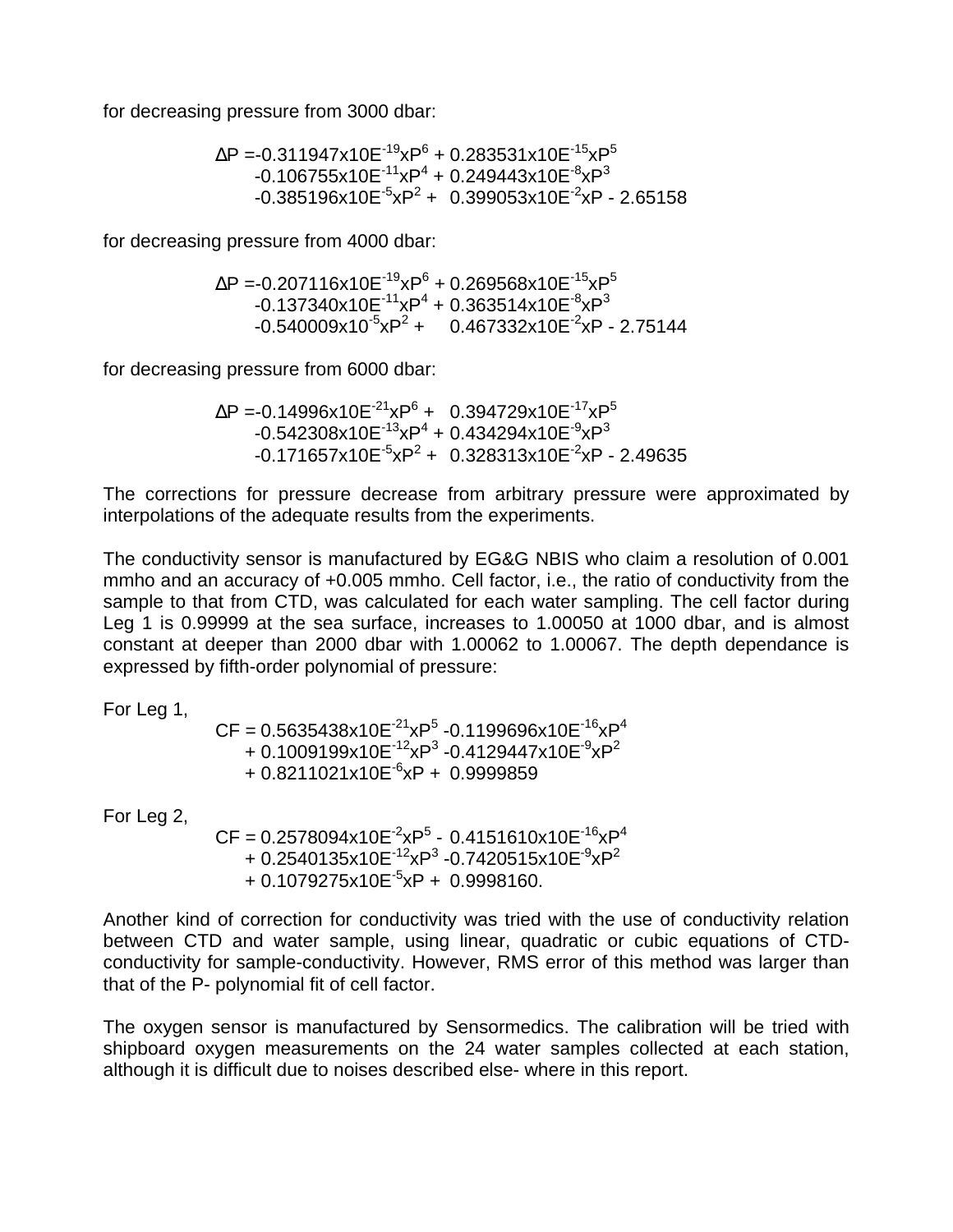#### <span id="page-7-0"></span>**C.2 Salinity measurement**

The water sample salinities were measured with a Guild- line Portasal Model 8410 salinometer that was standardized daily with IAPSO Standard Sea Water Batch P-112 and P-114. All of the salinity measurements during this cruise were made within a temperature controlled (+ 1 C) laboratory maintained a little below that of the salinometer water bath.

The CTD is Neil Brown Mark III instrument equipped with a dissolved oxygen sensor. The temperature and pressure sensors were calibrated at the Ocean Research Institute, University of Tokyo before the cruise. The conductivity sensor was preliminary calibrated at sea using data from the analysis of the salinity samples collected at each station. Water samples were collected from twelve-liter Niskin bottles mounted on a General Oceanics Rosette Sampler. All of the water sample conductivity measure- ments and oxygen titrations were made with Portable Salinometer and an automated titration instrument soon after each cast was completed. Samples for the analysis of nutrients were collected at all CTD stations. Samples for CFCs, tritium, total carbon, alkality, PH, C-13 and CH4 were collected with a 1-degree interval along 165-E. Samples for C-14 were also collected, but we cannot measure them in Japan and don't have any plan to do it.

The salinity minimum indicating the North Pacific Intermediate Water exists in a lower part of the main thermocline. The depth is about 740 db at 33°N and shallows southward. The minimum structure can be traced to around 180 db at 10°N. These are typical characteristics in the North Pacific.

A curious structure is found north of 33°N; low salinity less than 34.0 forms two cores around 35°N and north of 39°N, and the isohalines go up and down largely, together with the isotherms. This suggests that the current of the Kuroshio Extension meanders with a shape like 'S' or that a cold low-saline eddy is detached.

Seeing south of 30°N, the main thermocline shallows in the southward direction, while the seasonal thermocline deepens with a gradual dispersion of the isotherms. The main and seasonal thermoclines are incorporated around FUN. The thermocline shallows southward and is shallowest at 8°N, corresponding to the North Equatorial Current. The isotherms at farther south show the structures corresponding to the North Equatorial Countercurrent and the Equatorial Undercurrent.

#### **D. Acknowledgments**

#### **E. References**

- Unesco, 1983. International Oceanographic tables. Unesco Technical Papers in Marine Science, No. 44.
- Unesco, 1991. Processing of Oceanographic Station Data. Unesco memorgraph By JPOTS editorial panel.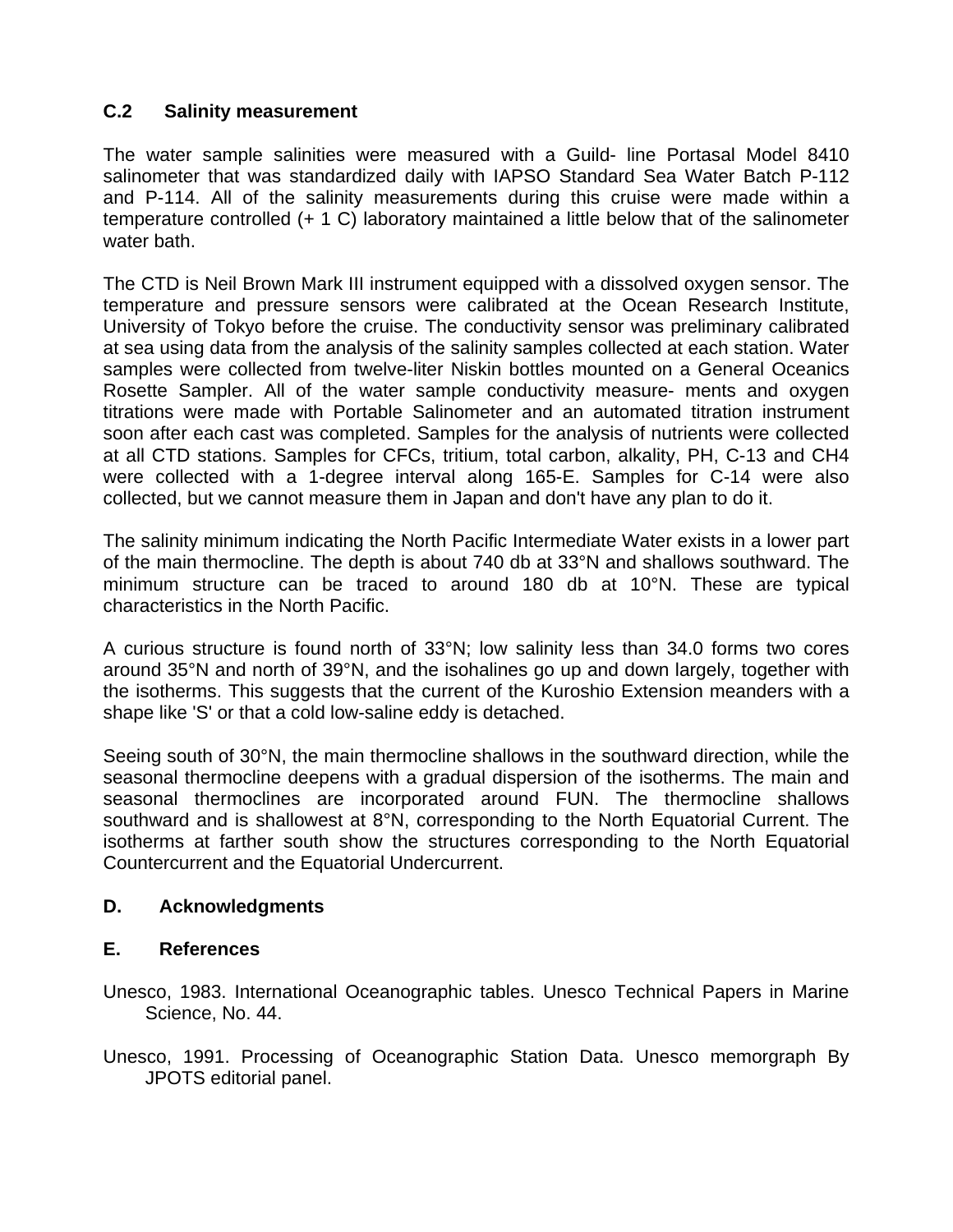

Figure 1 Cruise track in leg 1 (left) and leg 2 (right). The stations just east of Japan are for deployment of moored receivers of SOFAR floats in leg 1 and for XBT in leg 2.



Figure 2 Vertical section along 165° E showing bottle depths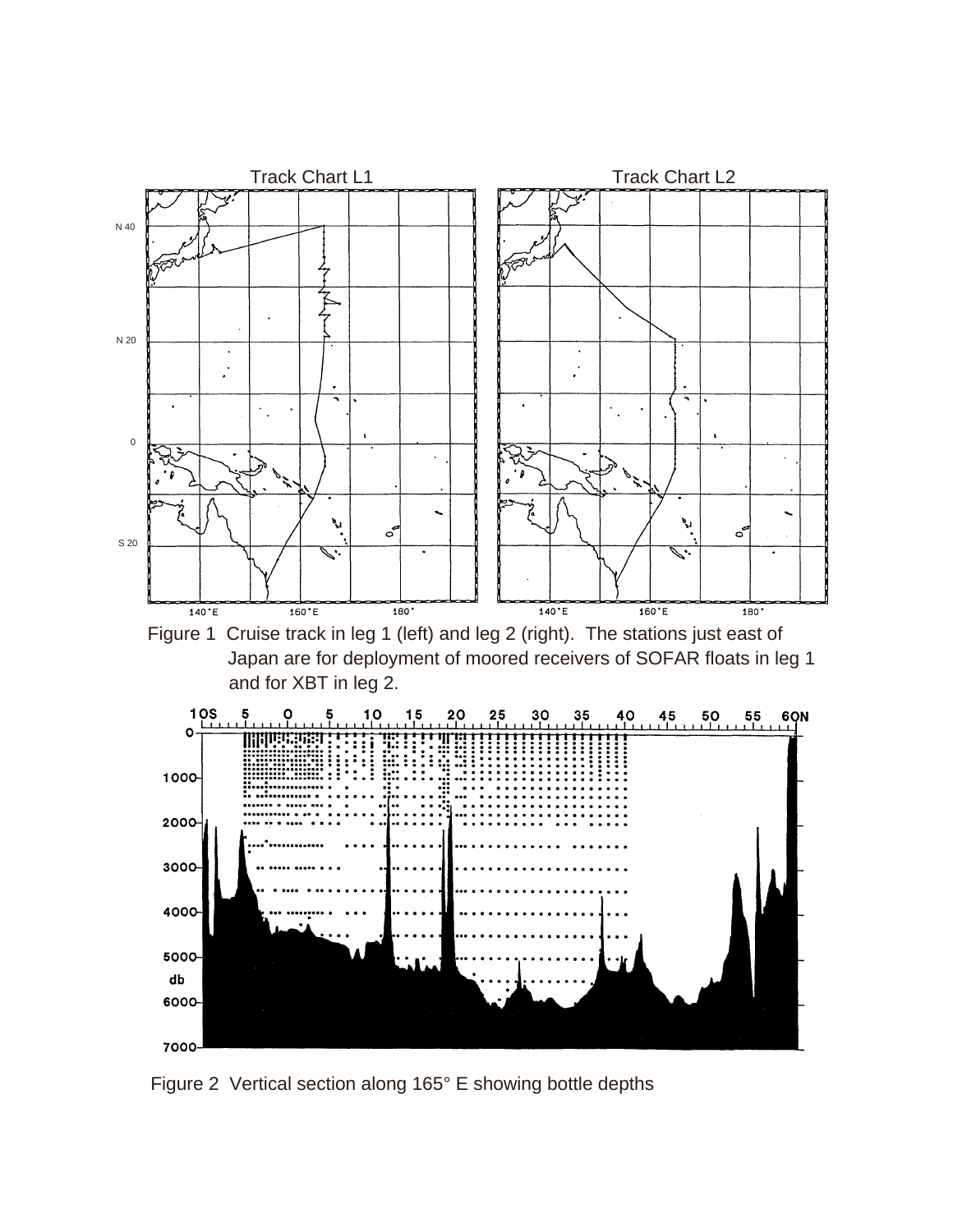

Figure 3 Vertical distribution of in-situ temperature (upper) and salinity (lower) at depths less than 1000 db along 165°E.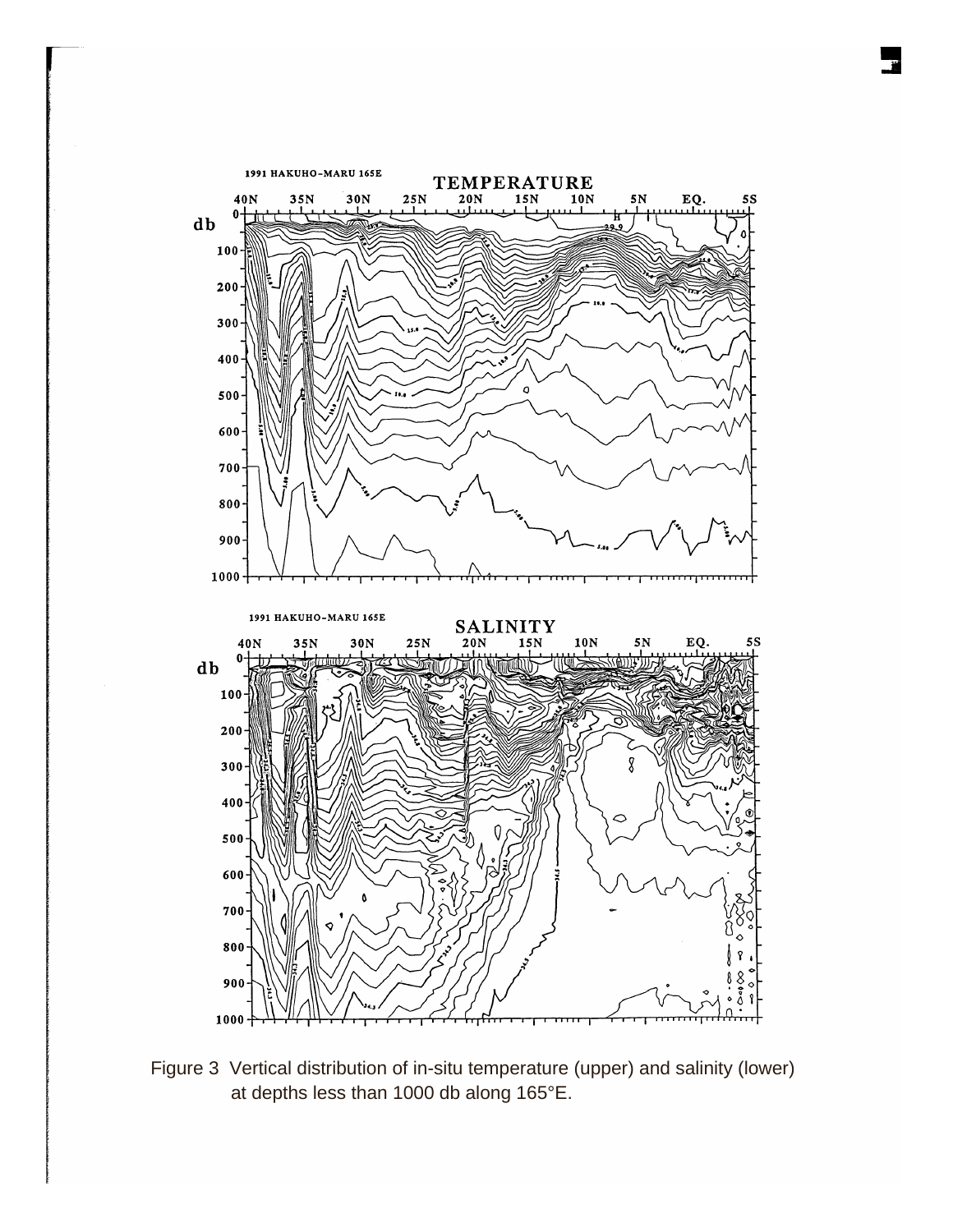#### **F. WHPO Summary**

Several data files are associated with this report. They are the 49HH915 1.sum and 49HH915\_2.sum, 49HH915\_1.hyd and 49HH915\_2.hyd, 49HH915\_1.csl and 49HH915\_2.csl and \*.wct files. The \*.sum file contains a summary of the location, time, type of parameters sampled, and other pertinent information regarding each hydrographic station. The \*.hyd file contains the bottle data. The \*.wct files are the ctd data for each station. The \*.wct files are zipped into one file called \*wct.zip. The \*.csl file is a listing of ctd and calculated values at standard levels.

The following is a description of how the standard levels and calculated values were derived for the \*.csl file:

Salinity, Temperature and Pressure: These three values were smoothed from the individual CTD files over the N uniformly increasing pressure levels. using the following binomial filter-

 $t(j) = 0.25t$  $i(j-1) + 0.5t$  $i(j) + 0.25t$  $i(j+1)$  $j=2...N-1$ 

When a pressure level is represented in the \*.csl file that is not contained within the ctd values, the value was linearly interpolated to the desired level after applying the binomial filtering.

Sigma-theta(SIG-TH:KG/M3), Sigma-2 (SIG-2: KG/M3), and Sigma-4(SIG-4: KG/M3): These values are calculated using the practical salinity scale (PSS-78) and the international equation of state for seawater (EOS-80) as described in the Unesco publication 44 at reference pressures of the surface for SIG-TH; 2000 dbars for Sigma-2; and 4000 dbars for Sigma-4.

Gradient Potential Temperature (GRD-PT: C/DB 10-3) is calculated as the least squares slope between two levels, where the standard level is the center of the interval. The interval being the smallest of the two differences between the standard level and the two closest values. The slope is first determined using CTD temperature and then the adiabatic lapse rate is subtracted to obtain the gradient potential temperature. Equations and Fortran routines are described in Unesco publication 44.

Gradient Salinity (GRD-S: 1/DB 10-3) is calculated as the least squares slope between two levels, where the standard level is the center of the standard level and the two closes values. Equations and Fortran routines are described in Unesco publication 44.

Potential Vorticity (POT-V: 1/ms 10-11) is calculated as the vertical component ignoring contributions due to relative vorticity, i.e. pv=fN2/g, where f is the coriolius parameter, N is the buoyancy frequency (data expressed as radius/sec), and g is the local acceleration of gravity.

Buoyancy Frequency (B-V: cph) is calculated using the adiabatic leveling method, Fofonoff (1985) and Millard, Owens and Fofonoff (1990). Equations and Fortran routines are described in Unesco publication 44.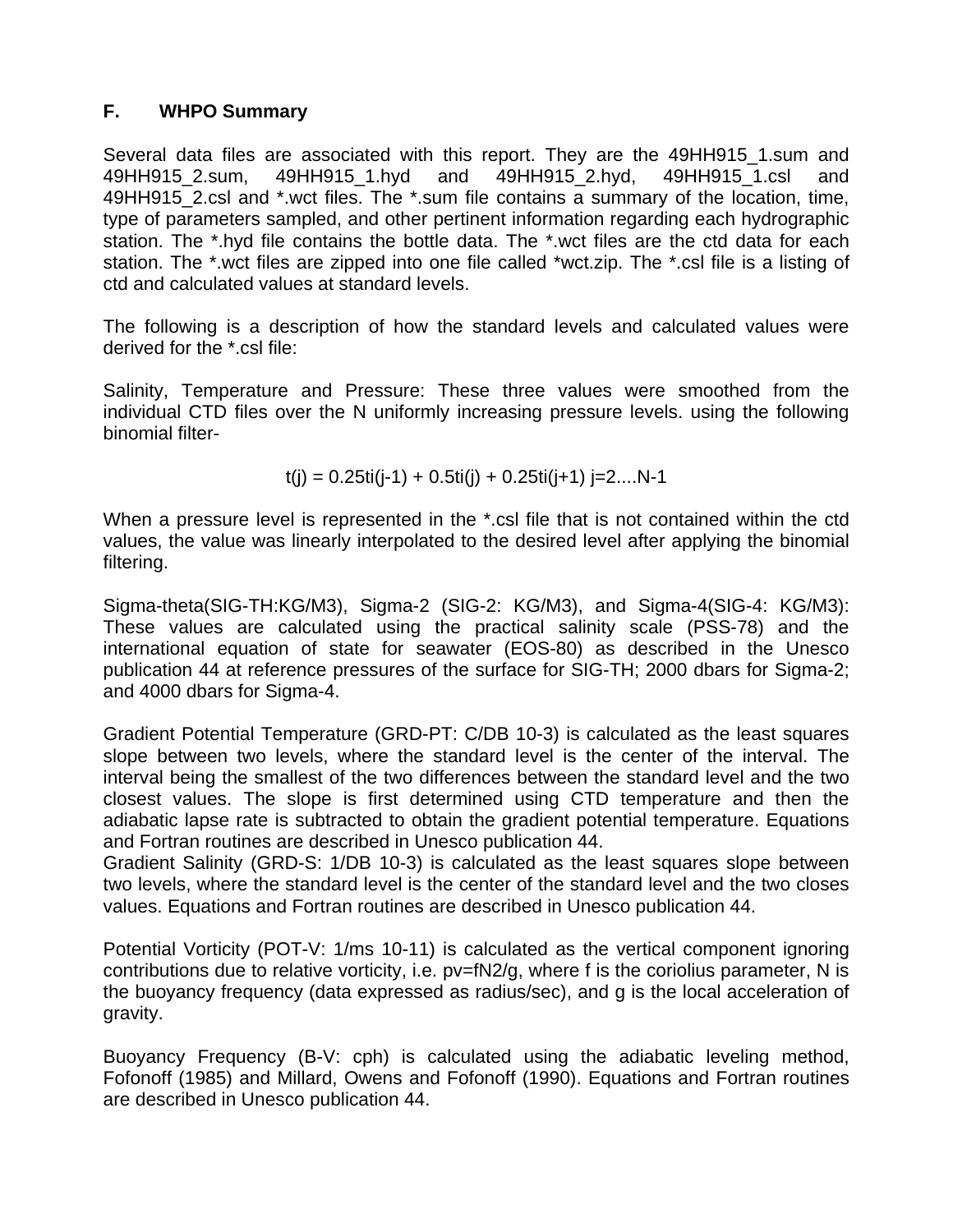Potential Energy (PE: J/M2: 10-5) and Dynamic Height (DYN-HT: M) are calculated by integrating from 0 to the level of interest. Equations and Fortran routines are described in Unesco publication 44.

Neutral Density (GAMMA-N: KG/M3) is calculated with the program GAMMA-N (Jackett and McDougall) version 1.3 Nov. 94.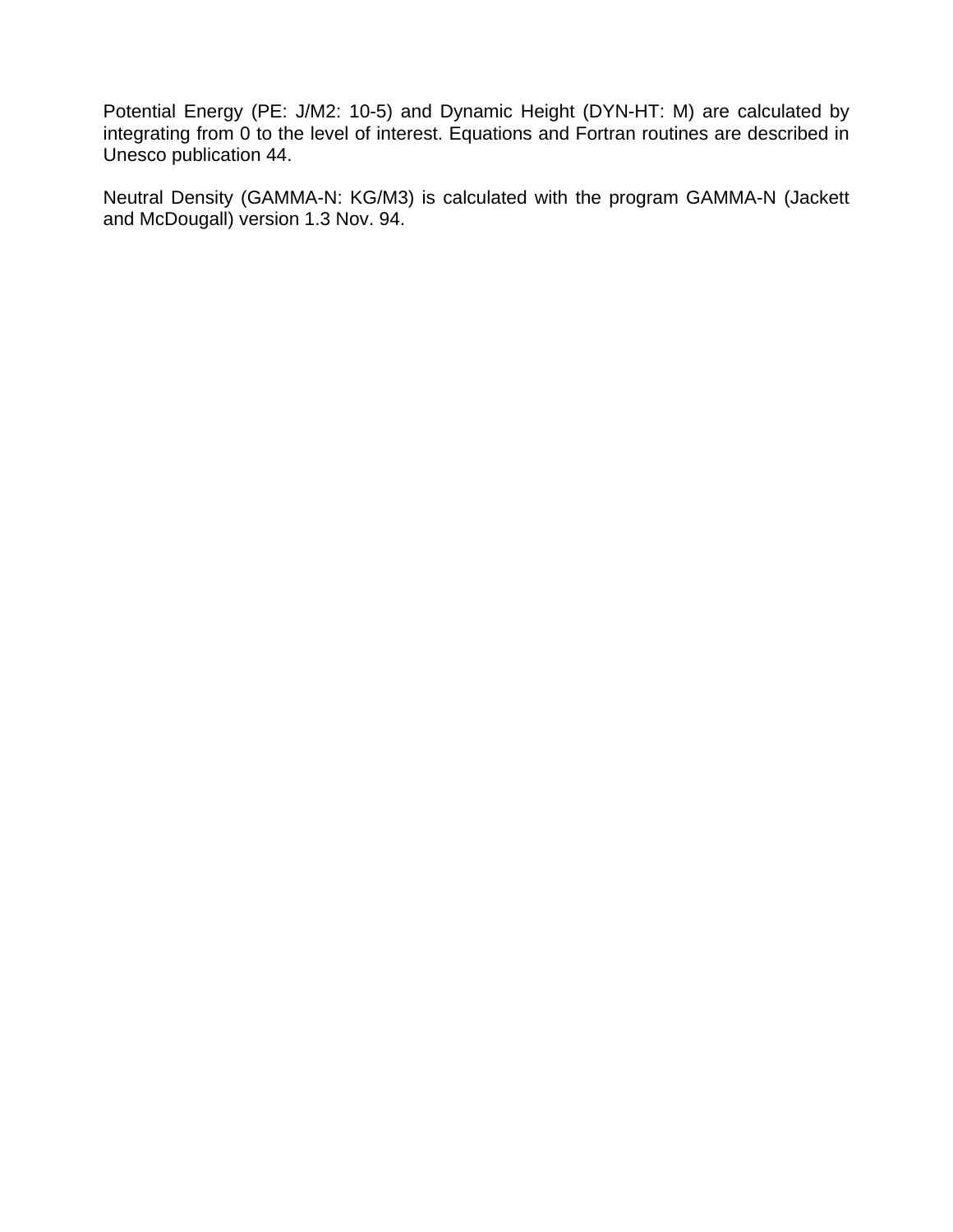#### <span id="page-12-0"></span>**G. Data Quality Evaluation**

#### **G.1 Evaluation of CTD data**

(Michio AOYAMA) 1996.MAY.21

#### *General:*

The data quality of WOCE P13C CTD data (EXPOCODE: 49HH915\_1 and \_2) and the CTD salinity and oxygen found in dot sea file are examined. The individual 1 dbar profiles were observed in temperature, salinity and oxygen by comparing the profiles obtained in the same basin. The 71 profiles of P13C CTD data were divided into three groups as follows:

| Latitude                              | <b>Corresponding basin name</b> |
|---------------------------------------|---------------------------------|
| North of 20°N                         | <b>Northwest Pacific Basin</b>  |
| from $12^{\circ}$ N to $19^{\circ}$ N | East Mariana Basin              |
| from 12 $\degree$ N to 5 $\degree$ S  | Melanesian Basin                |

The CTD salinity and oxygen calibrations are examined using the water sample data file p13c.mka. Since DQE could not get the information on 'OXYGEN' and 'OXYGN2', DQE used values at 'OXYGEN'. DQE used the water sample data flagged "2" only for the DQE work. DQE put serial number from 001 to 071 for the stations for the convenience of data treatments by DQE. Then in some of the figures presented by DQE, the station numbers are shown in serial number by DQE.

| <b>Original station #</b>         | Serial #    |
|-----------------------------------|-------------|
| CJT <sub>1</sub>                  | 001         |
| CJT <sub>2</sub>                  | 002         |
| C01 - C18                         | $003 - 20$  |
| <b>C17S</b>                       | 021         |
| C18S                              | 022         |
| C <sub>19</sub> - C <sub>32</sub> | $023 - 036$ |
| C33B                              | 037         |
| C34 - C68                         | $038 - 071$ |

#### **Details**

#### *CTD profiles*

The temperature profiles at 41 of 71 stations look noisy and/or have spikes. DQE observed that some spikes up to 0.01 deg. exist and an flagged "good" by the data originator. DQE shows one example in which the clear temperature spikes/noises are observed (fig 1). DQE asks the data originator to despike or flagged out the questionable/bad data.

The salinity profiles at 18 of 71 stations look noisy. DQE observed that many spikes up to 0.005 - 0.007 PSS exist and an flagged "good" by the data originator. DQE shows two examples in which the salinity bounced fresher (fig 1) and saltier (fig 2). DQE asks the data originator to despike or flag out the questionable/bad data.

As noted in the cruise report, the CTD oxygen profiles look noisy at 52 of 71 stations.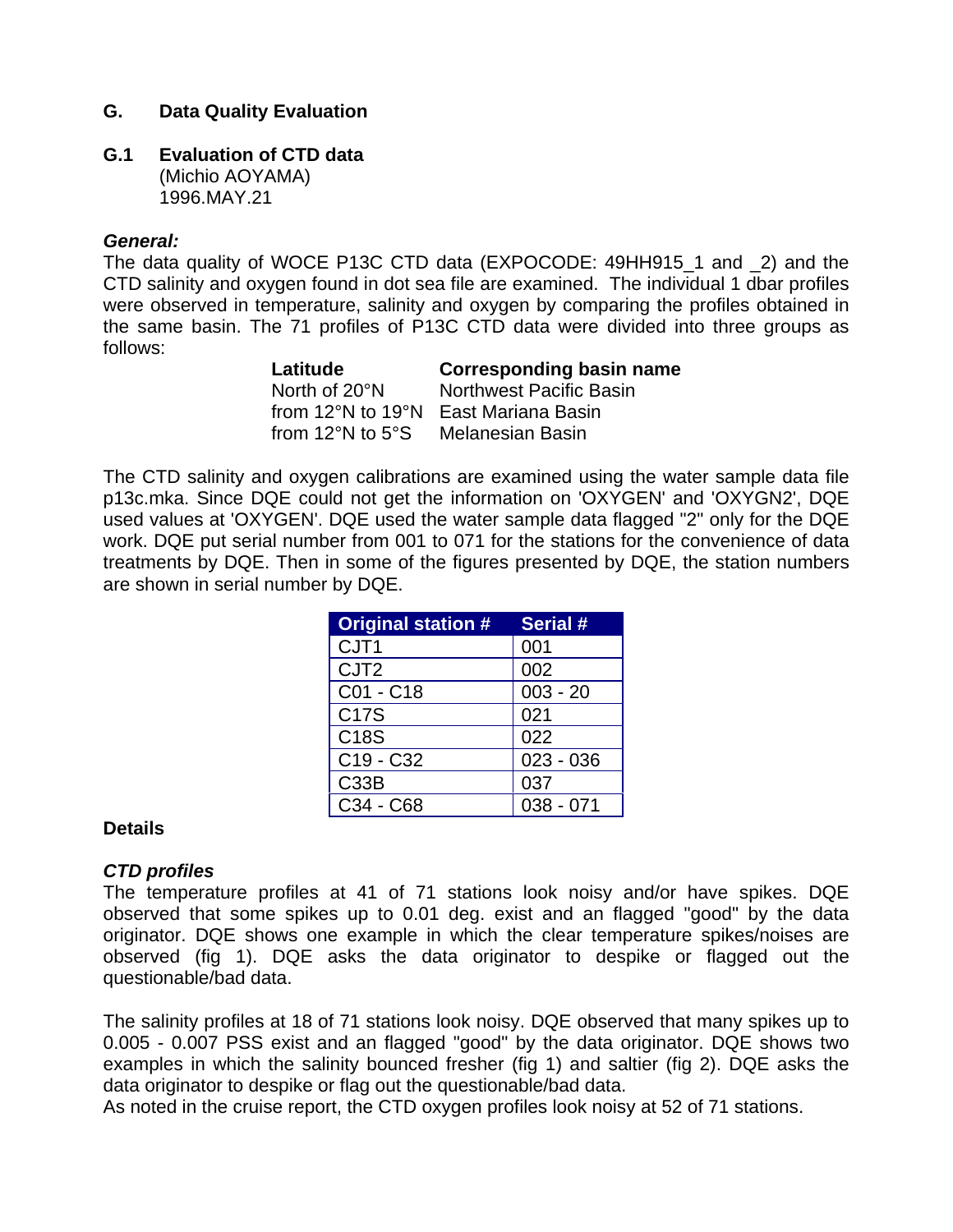#### **Evaluation of CTD calibrations to water samples**

#### *Salinity calibration*

The onboard calibration for salinity looks good in general. DQE, however, observed a large station dependency for the distribution of  $Ds$ ,  $Ds = CTD$  salinity in . SEA file minus bottle salinity. As shown in figure 4, the Ds has a large station dependency. The data originator calibrated the CTD conductivity in simply two station groupings, leg 1 and leg 2 only. However, DQE strongly suggests further correction for CTD salinity using several station groupings to improve the CTD salinity of P13C cruise. Further corrected CTD salinity may meet the WOCE WHP one-time survey standards for CTD measurements; at present they do not.

#### *Oxygen calibration*

Although the flg. of CTD oxygen in .CTD files are "3 - questionable measurement", DQE observed that the CTD oxygen in .CTD files are not calibrated and has an offset to bottle oxygen. However, the CTD oxygen in .SEA file is flagged "2 -good" and the histogram of Doxu, the oxygen difference between CTD oxygen and bottle oxygen in P13C.MKA file, shows that CTD oxygen in P13C.SEA file is calibrated. The histogram of Dox, the oxygen difference between CTD oxygen in .CTD files and bottle oxygen in P13C.SEA file shows that CTD oxygen in .CTD files is not calibrated.

DQE found a description that "The calibration will be tried with shipboard oxygen measurements on the 24 water samples collected at each station, although it is difficult due to the noises described elsewhere in this report." in the P13C cruise report. However, it is not clear whether the data originator calibrated the CTD oxygen data or not. DQE asks the data originator to revise the cruise report and describe how the data originator treat the CTD oxygen data in both CTD files and .SEA file.

When the CTD oxygen is not calibrated, the flags for CTD oxygen should be "1 - not calibrated", not "3 - questionable". It is hoped that the CTD oxygen in the CTD files would be properly calibrated for the WHP.

DQE observed both station dependency of Dox (fig. 5) and pressure dependency of Dox. (fig 6). Please pay attention to these behavior when the data originator calibrate the CTD oxygen.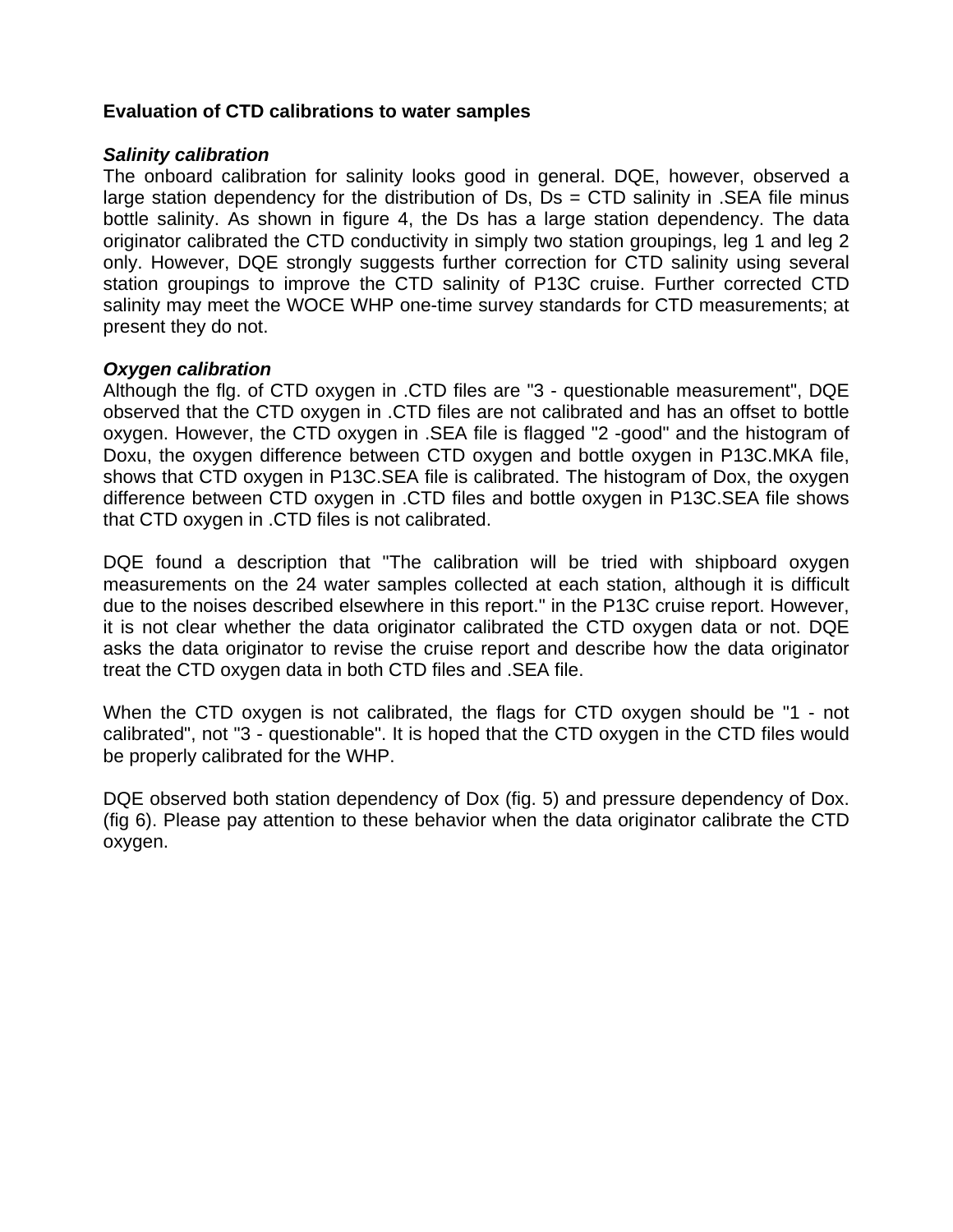# **The following are some specific problems that should be looked at:**

# **Temperature profile**

|                      | st. CJT1 from ca. 3900 dbar to ca. 4300 dbar: | Many temperature spikes/noises                  | Suggest flg. "3"                   |
|----------------------|-----------------------------------------------|-------------------------------------------------|------------------------------------|
|                      |                                               | are observed.                                   | or to despike.                     |
|                      | st. CJT2 from ca. 3300 dbar to ca. 3500 dbar, | Many temperature spikes/noises                  | Suggest flg. "3" or                |
|                      | at ca. 5150 dbar, at ca. 5800 dbar:           | are observed.                                   | to despike.                        |
| st. C03              | from ca. 2500 dbar to ca. 3000 dbar:          | Temperature profile looks noisy.                | Suggest flg. "3".                  |
| st. C04              | from ca. 2500 dbar to ca. 3500 dbar:          | Temperature profile looks noisy.                | Suggest flg. "3".                  |
| st. C15              | at ca. 4800 dbar:                             | Temperature spike/noise<br>observed             | Suggest flg. "3".                  |
|                      | st. C17S from ca. 4800dbarto ca. 5100 dbar:   | Temperature profile looks noisy.                | Suggest flg. "3".                  |
| st. C21              | from ca. 4200 dbar to ca. 5300 dbar:          | Many temperature spikes/noises<br>are observed. | Suggest flg. "3" or<br>to despike. |
| st. C22              | from ca. 2500 dbar to ca. 3300 dbar,          | Many temperature spikes/noises                  | Suggest flg. "3" or                |
|                      | from 4300 dbar to 5500 dbar,                  | are observed.                                   | to despike.                        |
|                      | at ca. 5800 dbar and near bottom:             |                                                 |                                    |
| st. C23              | at ca. 3000 dbar, at ca. 3800 dbar,           | Many large temperature                          | Suggest flg. "3" or                |
|                      | at ca. 4200 dbar, at ca. 4700 dbar,           | spikes/noises are observed.                     | to despike.                        |
|                      | at ca. 5000 dbar and at ca. 5200 dbar:        |                                                 |                                    |
| st. C24              | in whole profile:                             | Temperature profile look noisy.                 | Suggest flg. "3".                  |
| st. C25              | at ca. 3000 dbar, at ca. 4300 dbar and        | Temperature spikes/noises are                   | Suggest flg. "3" or                |
|                      | at ca. 4700 dbar:                             | observed.                                       | to despike.                        |
| st. C26              | from ca. 2900 dbar to ca. 3100 dbar,          | Many temperature spikes/noises                  | Suggest flg. "3" or                |
|                      | from ca. 4000 dbar to ca. 4200 dbar           | are observed.                                   | to despike.                        |
|                      | and from ca. 470 dbar to bottom:              |                                                 |                                    |
| st. C27              | from ca. 3700 dbar to bottom:                 | Many temperature spikes/noises                  | Suggest flg. "3" or                |
|                      |                                               | are observed.                                   | to despike.                        |
| st. C29              | in whole profile:                             | Temperature profile look noisy.                 | Suggest flg. "3".                  |
| st. C24              | through st. C42 in whole profiles:            | Temperature profile look noisy.                 | Suggest flg. "3".                  |
| st. C46              | at ca. 3400 dbar and near bottom:             | Temperature spikes/noises are<br>observed.      | Suggest flg. "3"<br>or to despike. |
| st. $C5\overline{1}$ | from ca. 2500 dbar to 3300 dbar:              | Temperature profile look noisy.                 | Suggest flg. "3".                  |
| st. C52              | from ca. 3300 dbar to bottom:                 | Temperature spikes/noises are<br>observed.      | Suggest flg. "3"<br>or to despike. |
| st. C62              | at ca. 3200 dbar and at ca. 5050 dbar:        | Temperature spikes/noises are<br>observed.      | Suggest flg. "3"<br>or to despike. |
| st. C62              | at ca. 3050 dbar, at ca. 4200 dbar and        | Temperature spikes/noises are                   | Suggest flg. "3"                   |
|                      | at ca. 4500 dbar:                             | observed.                                       | or to despike.                     |
| st. C67              | in whole profile:                             | Temperature profile looks noisy.                | Suggest flg. "3".                  |
| st. C68              | at ca. 4800 dba:                              | Temperature spikes/noises are<br>observed.      | Suggest flg. "3"<br>or to despike. |
|                      |                                               |                                                 |                                    |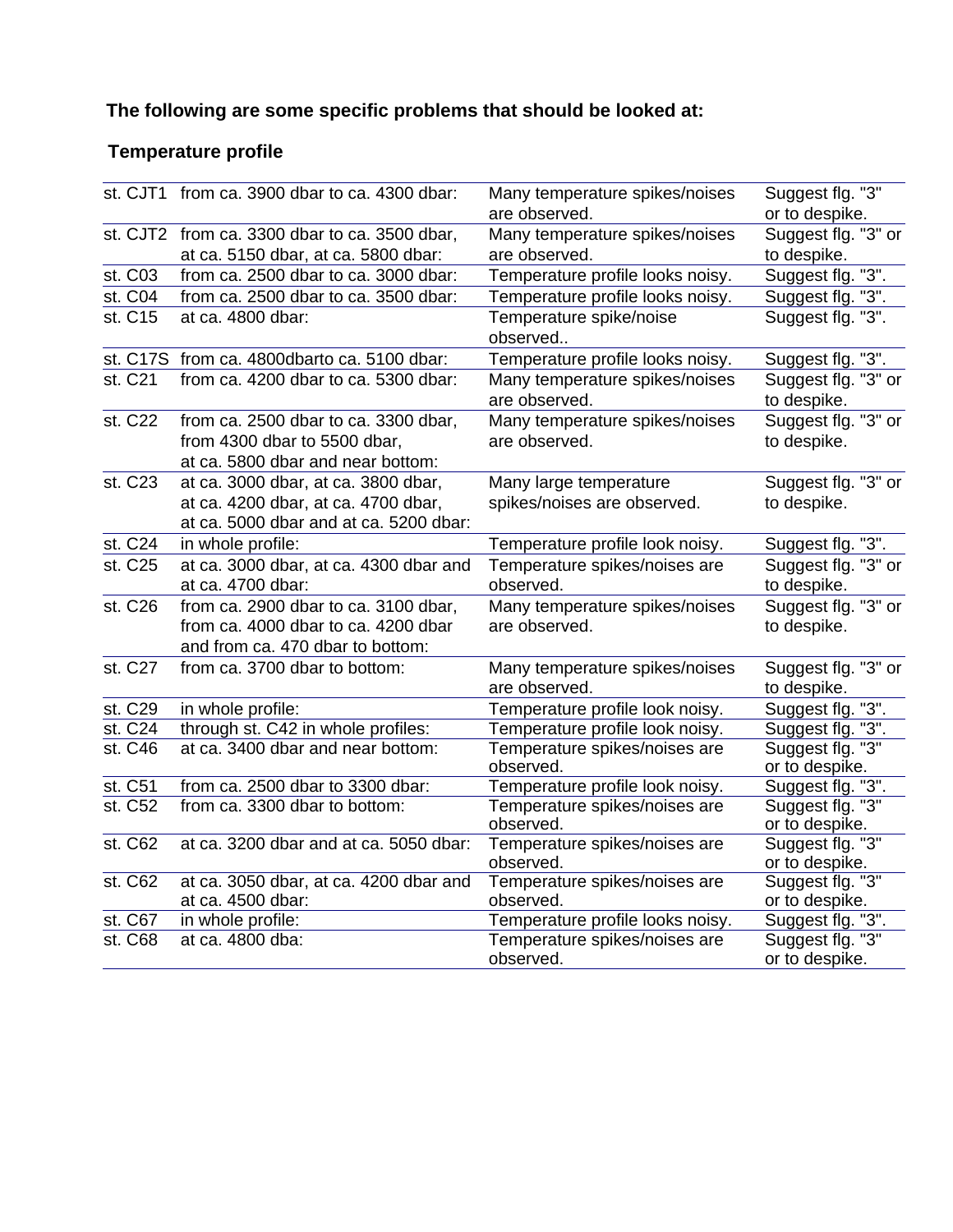# **Salinity profile**

| st. CJT1                    | from ca. 2800 dbar to bottom:                                                                                        | Many salinity spikes/noises are<br>observed.                                       | Suggest flg. "3"<br>or to despike. |
|-----------------------------|----------------------------------------------------------------------------------------------------------------------|------------------------------------------------------------------------------------|------------------------------------|
| st. CJT2                    | from ca. 3300 dbar to bottom:                                                                                        | Many salinity spikes/noises are<br>observed.                                       | Suggest flg. "3"<br>or to despike. |
| st. C03                     | at ca. 1800 dbar:                                                                                                    | Salinity spikes/noises are<br>observed.                                            | Suggest flg. "3"<br>or to despike. |
| st. C09                     | at ca. 1500 dbar and ca. 3950 dbar:                                                                                  | Salinity spikes/noises are<br>observed.                                            | Suggest flg. "3"<br>or to despike. |
| $\overline{\text{st. C12}}$ | at ca. 4150 dbar:                                                                                                    | Salinity spikes/noises are<br>observed.                                            | Suggest flg. "3"<br>or to despike. |
| st. C14                     | at ca. 2700 dbar and ca. 3050 dbar:                                                                                  | Salinity spikes/noises are<br>observed.                                            | Suggest flg. "3"<br>or to despike. |
| st. C15                     | at ca. 4700 dbar:                                                                                                    | Salinity spikes/noises are<br>observed.                                            | Suggest flg. "3"<br>or to despike. |
| st. C17S                    | at ca. 1300 dbar, from ca. 2050 to ca.<br>3000 dbar, at ca. 3600:                                                    | Salinity spikes/noises are<br>observed.                                            | Suggest flg. "3"<br>or to despike. |
| st. C21                     | from ca. 4200 dbar to 5300 dbar:                                                                                     | Small salinity spikes/noises are<br>observed.                                      | Suggest flg. "3"<br>or to despike. |
| st. C22                     | from ca. 1500 dbar to ca. 2200, from ca.<br>2700 to 3500 dbar, from 4100 dbar to<br>5500 dbar and at ca. 5800 dbar:  | Salinity profile looks very noisy.<br>Many salinity spikes/noises are<br>observed. | Suggest flg. "3" or<br>to despike. |
| st. C23                     | at ca. 2950 dbar, at ca. 3800 dbar,<br>at ca. 4200 dbar, at ca. 4700 dbar,<br>at ca. 5000 dbar and at ca. 5200 dbar: | Salinity profile looks very noisy.<br>Many salinity spikes/noises are<br>observed. | Suggest flg. "3" or<br>to despike  |
| st. C24                     | from ca. 2500 dbar to ca. 5500 dbar:                                                                                 | Salinity profile looks very noisy.<br>Many salinity spikes/noises are<br>observed. | Suggest flg. "3" or<br>to despike. |
| st. C26                     | from ca. 2200 dbar to bottom:                                                                                        | Salinity profile looks very noisy.<br>Many salinity spikes/noises are<br>observed. | Suggest flg. "3" or<br>to despike. |
| st. C27                     | from ca. 3800 dbar to bottom:                                                                                        | Salinity profile looks very noisy.<br>Many salinity spikes/noises are<br>observed. | Suggest flg. "3" or<br>to despike. |
| st. C28                     | at ca. 2200 dbar:                                                                                                    | Salinity spikes/noises are<br>observed.                                            | Suggest flg. "3" or<br>to despike. |
| st. C29                     | at ca. 2200 dbar,<br>ca. 3700 dbar and near bottom:                                                                  | Salinity spikes/noises are<br>observed.                                            | Suggest flg. "3" or<br>to despike. |
| st. C34                     | for whole profile:                                                                                                   | Salinity profile looks very noisy.<br>Many salinity spikes/noises are<br>observed. | Suggest flg. "3" or<br>to despike. |
| st. C44                     | at ca. 3200 dbar and ca. 3600 dbar:                                                                                  | Salinity spikes/noises are<br>observed.                                            | Suggest flg. "3" or<br>to despike. |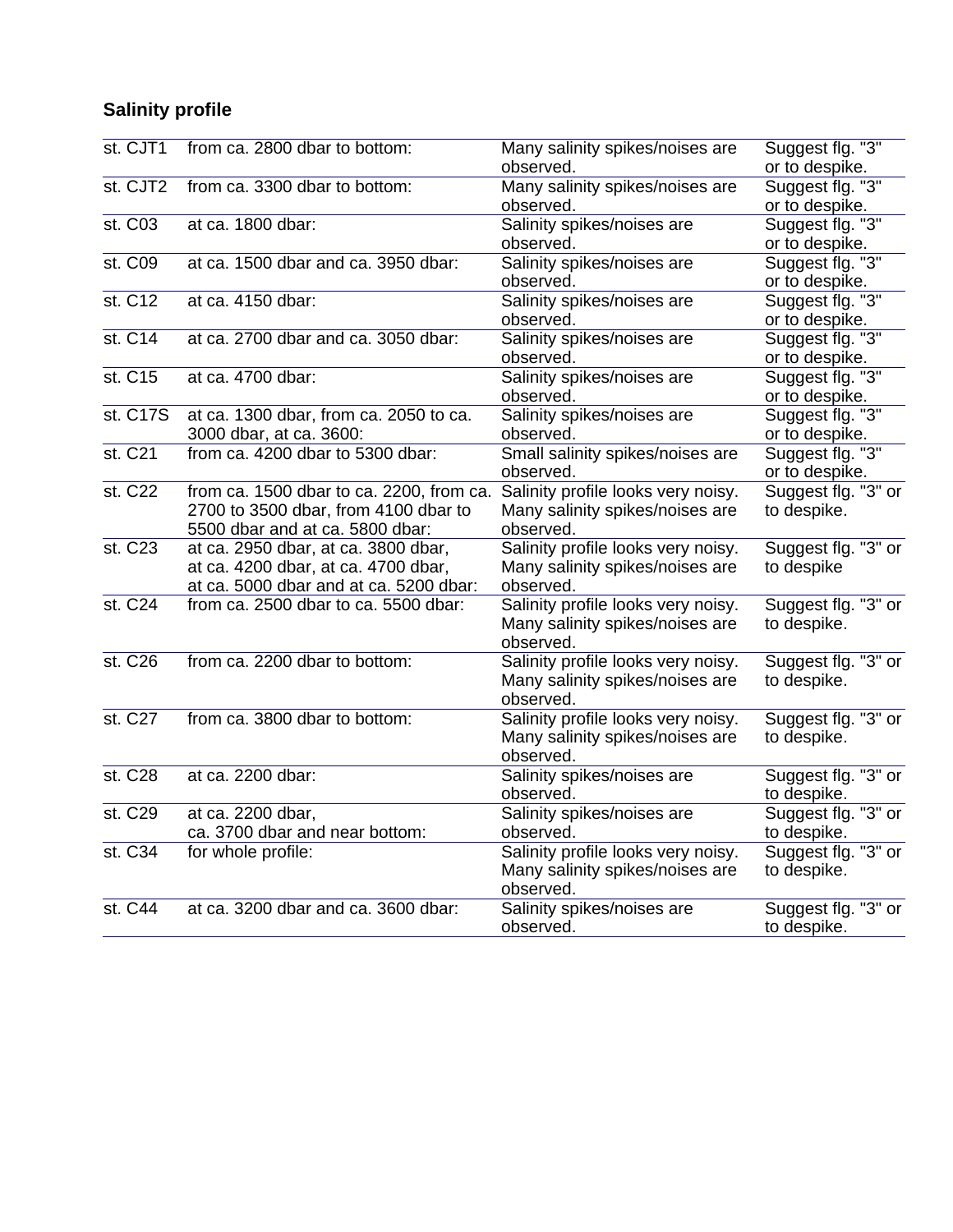# Figure 1 (CTD DQE)

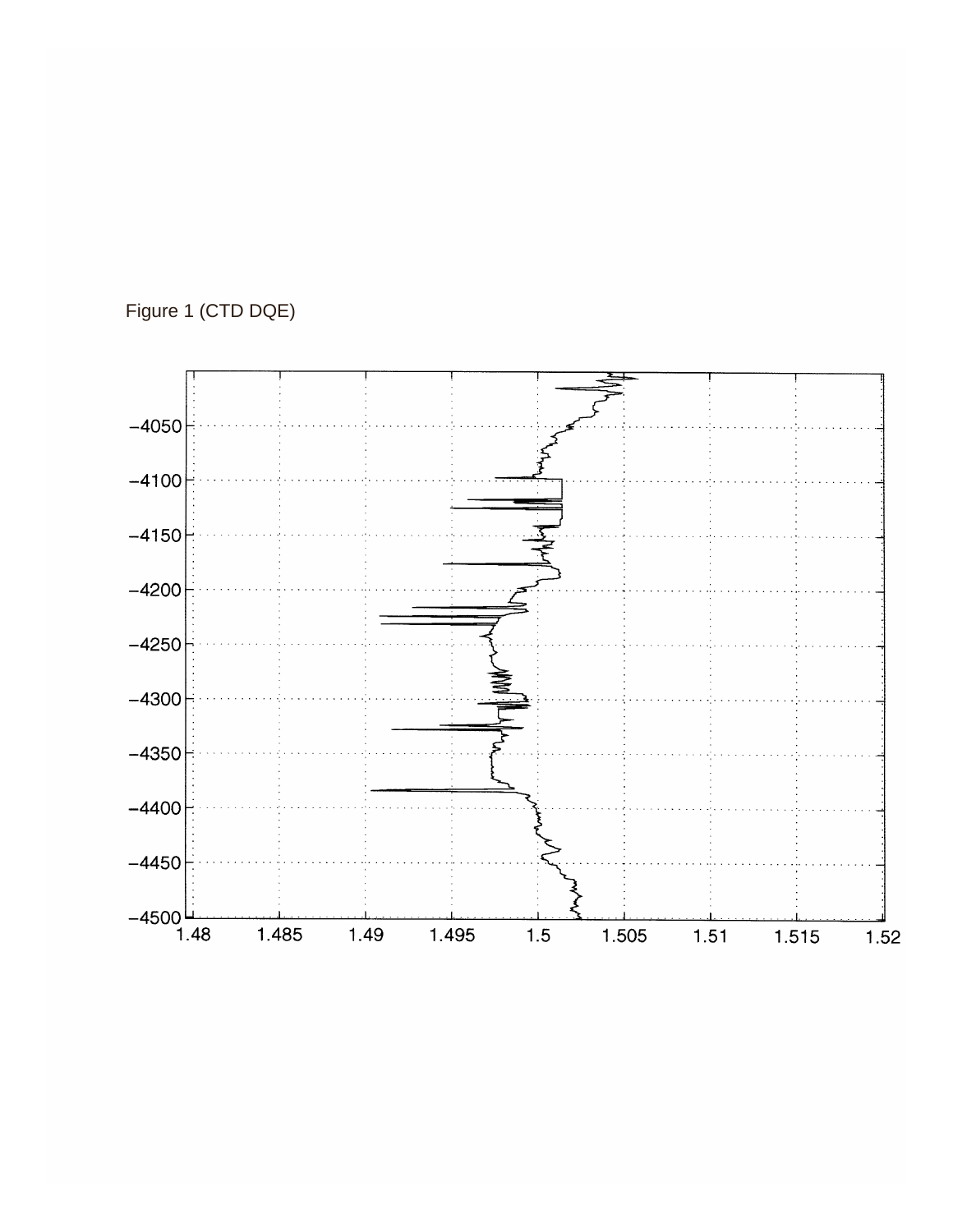# Figure 2 (CTD DQE)

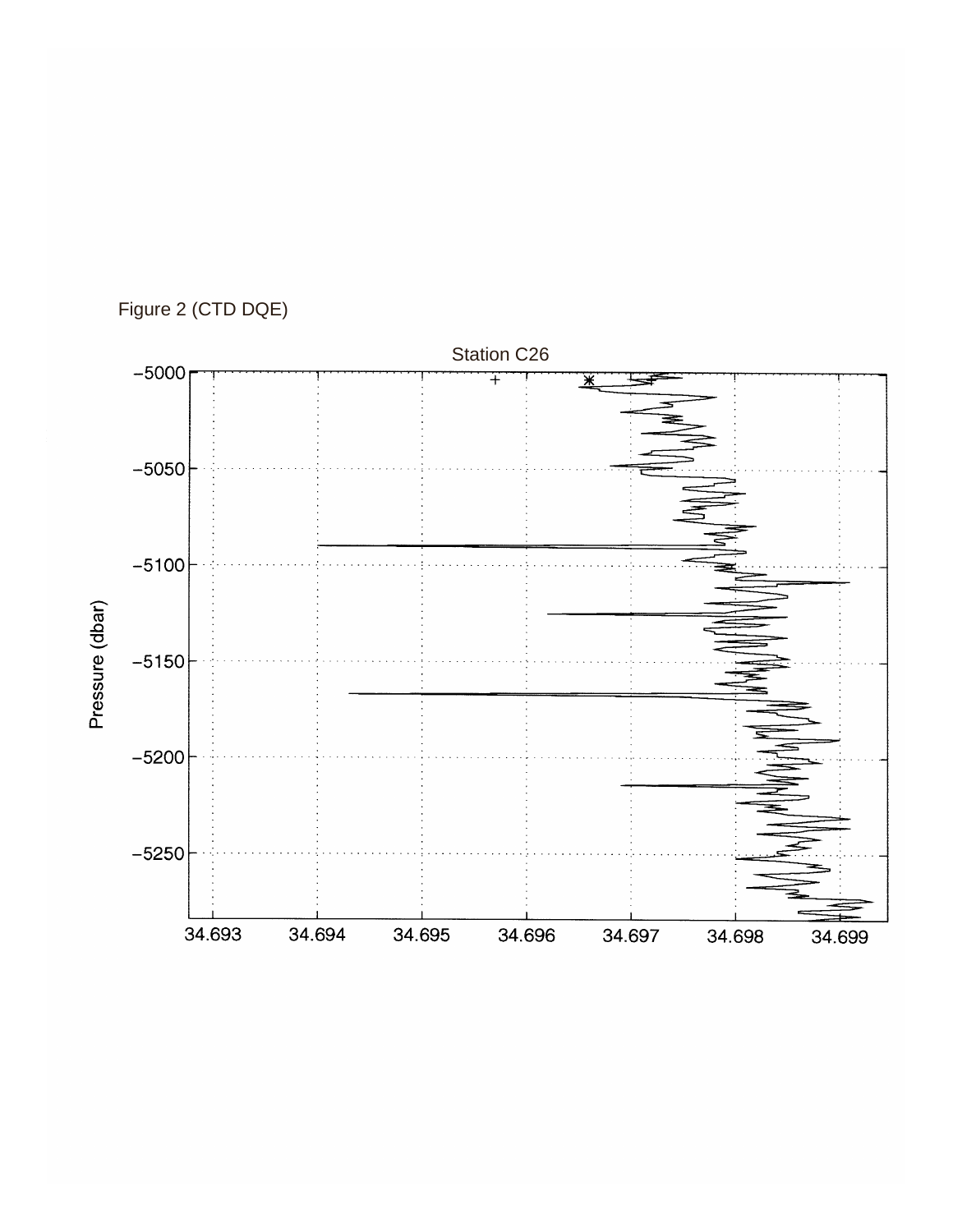Figure 3 (CTD DQE)

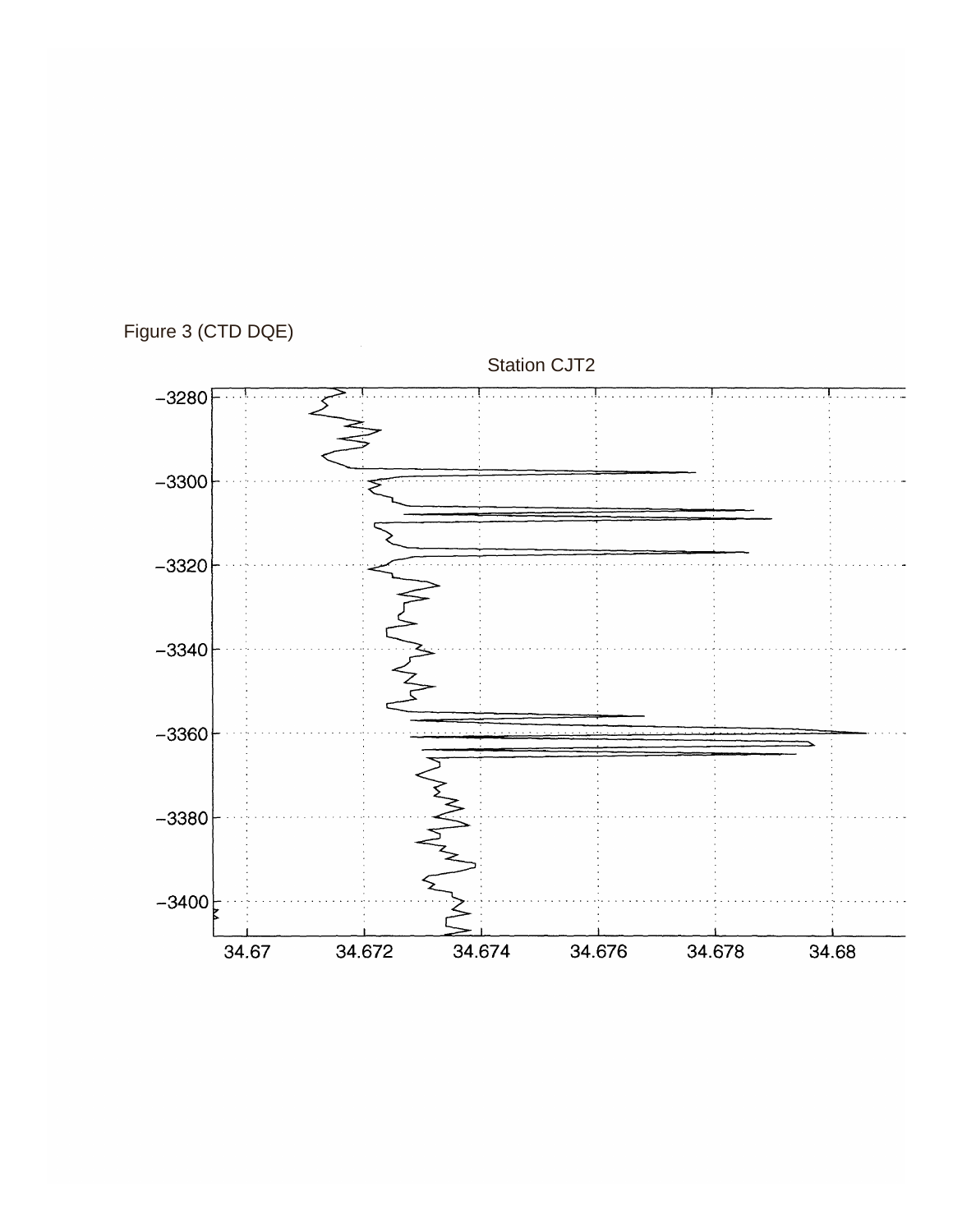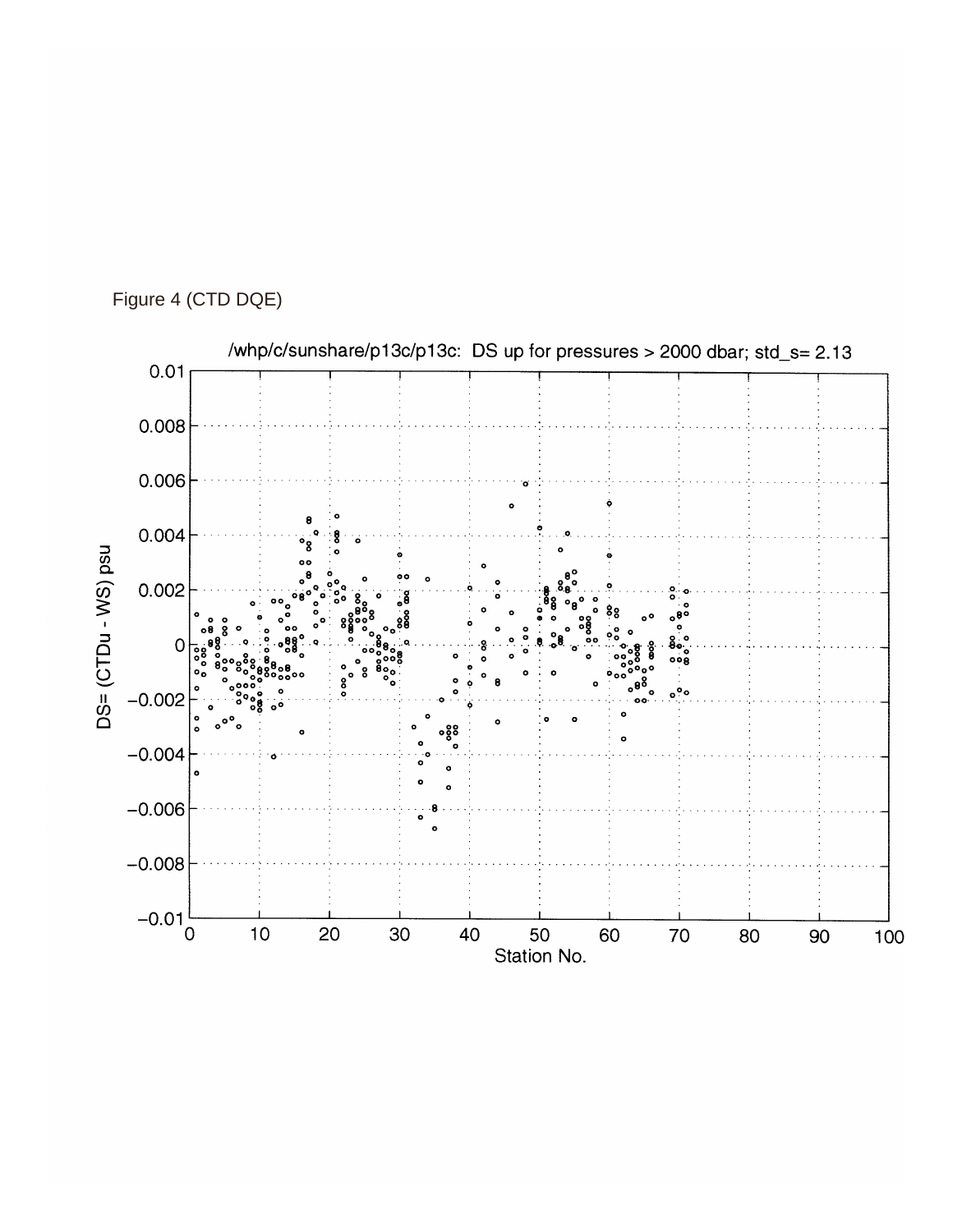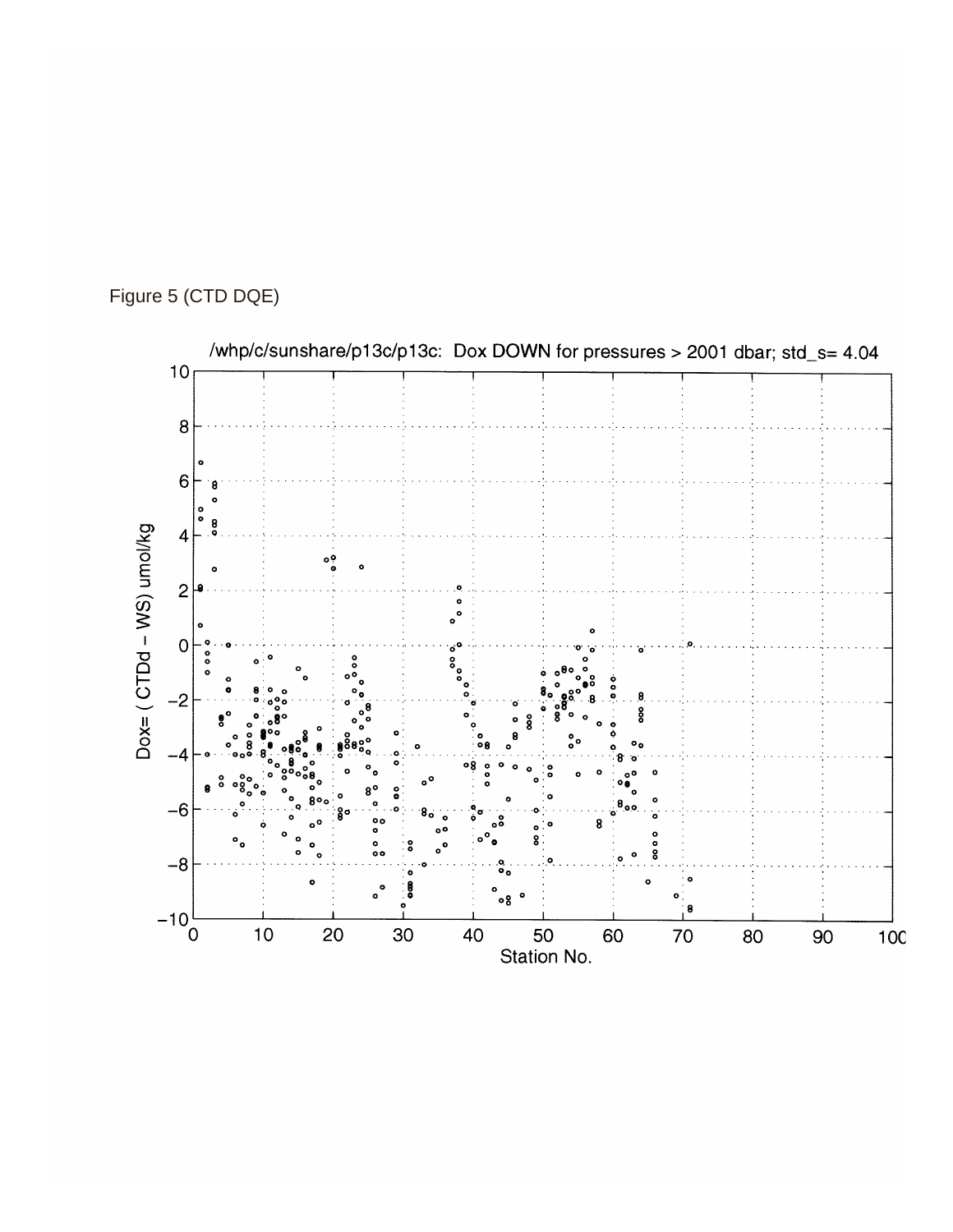



/whp/c/sunshare/p13c/p13c: Dox down for pressures >1 dbar, std\_ox= 35.5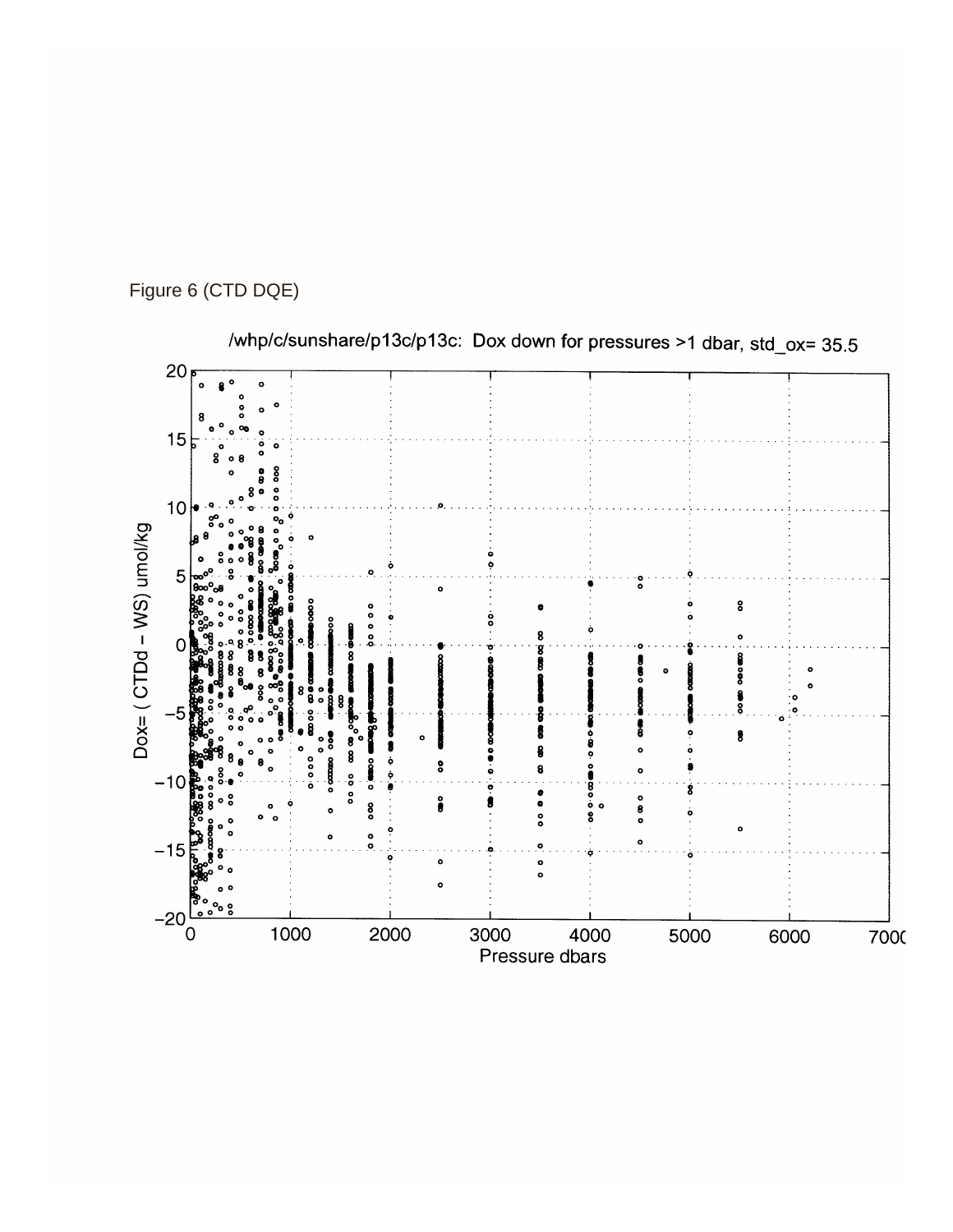#### <span id="page-22-0"></span>**G.2 DQ evaluation of WOCE P13C Hydrographic (salinity and oxygen) data** (Michio AOYAMA) 1996.MAY.21

The data quality of the hydrographic data of the WOCE P13C cruise (EXPOCODE: 49HH915\_1 and \_2) are examined. Since the nutrients data are not submitted yet at the time of DQE, DQE was done only salinity and oxygen. The data files for this DQE work was P13C.sum and P13C.mka (this P13C.mka file is created for DQE, then it has a new column of quality 2 word) provided by WHPO.

#### *General*

The station spacing was 60 nautical miles at the 3/4 of the cruise track and the sampling layer spacing was kept ca. 500 dbar in the deeper layers during this P13 cruise. Although P13C data does not meet the WOCE WHP cruise requirements on station spacing and the vertical sampling interval, P13C data will be an important part of the dataset of "WOCE one time line P13".

DQE used the data flagged "2" by data originator for this DQE work.

DQE examined 2 profiles and 3 property vs. property plots as listed below:

salinity and oxygen profiles theta vs. salinity plot theta vs. oxygen plot salinity vs. oxygen plot

#### *Salinity*

Bottle salinity profile looks good. Salinity vs. oxygen and theta vs. salinity plots also look reasonable. DQE thinks that most of the flags of the bottle salinity data are reliable.

#### *Oxygen*

Bottle oxygen profile looks good. Salinity vs. oxygen and theta vs. oxygen plots also look reasonable. DQE thinks that the flags of the bottle oxygen data are reliable.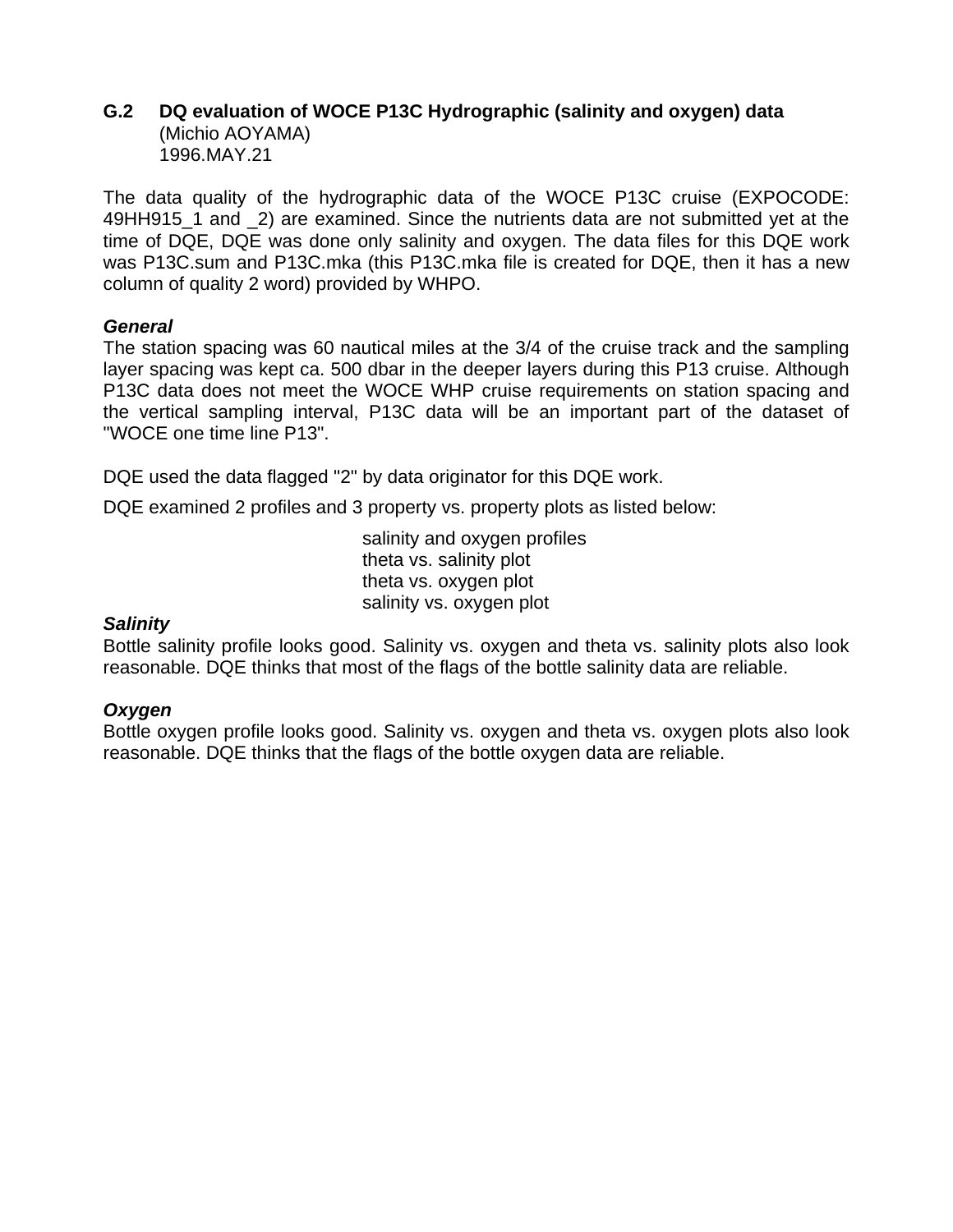The following are some specific problems that should be looked at:

INPUT FILE: P13C.MKA THE DATE TODAY IS: 22-MAY-96

|                  |   | STNNBR CASTNO SAMPNO CTDPRS |        |         | SALNTY OXYGEN QUALT1 QUALT2 |          |      |
|------------------|---|-----------------------------|--------|---------|-----------------------------|----------|------|
| CJT <sub>1</sub> |   |                             | 6032.6 | 34.6942 |                             | $2 -$    | $3-$ |
| CJT <sub>1</sub> |   | $\overline{2}$              | 5504.8 | 34.6931 |                             | $2 -$    | $3-$ |
| CJT <sub>1</sub> | 1 | 3                           | 5004.3 | 34.6899 |                             | $2 -$    | $3-$ |
| CO <sub>2</sub>  | 1 | 1                           | 5407.1 | 34.6927 |                             | $2 -$    | $3-$ |
| CO8              |   | 3                           | 5004.1 | 34.6872 |                             | $2 -$    | $3-$ |
| C <sub>17</sub>  | 1 | $\overline{2}$              | 5001.1 |         | 174.7                       | $\sim$ 2 | $-3$ |
| C <sub>17</sub>  |   | 3                           | 4500.4 |         | 173.6                       | $-2$     | $-3$ |
| C17S             | 1 | 7                           | 3002.8 |         | 136.7                       | $\sim$ 2 | $-3$ |
| C <sub>26</sub>  |   | $\overline{2}$              | 5003.4 |         | 179.4                       | $-2$     | $-3$ |
| C <sub>26</sub>  | 1 | $\overline{2}$              | 5003.4 |         | 180.9                       | $-2$     | $-3$ |
| C46              | 1 | $\overline{2}$              | 4003.7 | 34.6820 |                             | $2 -$    | $3-$ |
| C47              | 1 | 1                           | 4757.3 | 34.7013 |                             | $2 -$    | $3-$ |
| C <sub>51</sub>  |   | 5                           | 3502.5 | 34.6824 |                             | $2 -$    | $3-$ |
| C67              |   | 5                           | 4004.0 |         | 171.3                       | ~2       | $-3$ |

### STNNBR XX/ CASTNO X/ SAMPNO XX at XXXX dbar:

| st. CJT1/1/3 | at 5004 dbar: Bottle salinity looks low.  | Suggest flg. "3". |
|--------------|-------------------------------------------|-------------------|
| st. CJT1/1/2 | at 5505 dbar: Bottle salinity looks high. | Suggest flg. "3". |
| st. CJT1/1/1 | at 6033 dbar: Bottle salinity looks high. | Suggest flg. "3". |
| st. C02/l/l  | at 5407 dbar: Bottle salinity looks low.  | Suggest flg. "3". |
| st. C08/1/3  | at 5004 dbar: Bottle salinity looks low.  | Suggest flg. "3". |
| st. C17/1/3  | at 4500 dbar: Bottle oxygen looks high.   | Suggest flg. "3". |
| st. C17/1/2  | at 5001 dbar: Bottle oxygen looks high.   | Suggest flg. "3". |
| st. C17S/1/7 | at 3003 dbar: Bottle oxygen looks low.    | Suggest flg. "3". |
| st. C26/1/2  | at 5003 dbar: Bottle oxygen looks high.   | Suggest flg. "3". |
| st. C46/1/2  | at 4004 dbar: Bottle salinity looks low.  | Suggest flg. "3". |
| st. C47/l/l  | at 4757 dbar: Bottle salinity looks high. | Suggest flg. "3". |
| st. C51/1/5  | at 3503 dbar: Bottle salinity looks high. | Suggest flg. "3". |
| st. C67/1/5  | at 4004 dbar: Bottle oxygen looks high.   | Suggest flg. "3". |
|              |                                           |                   |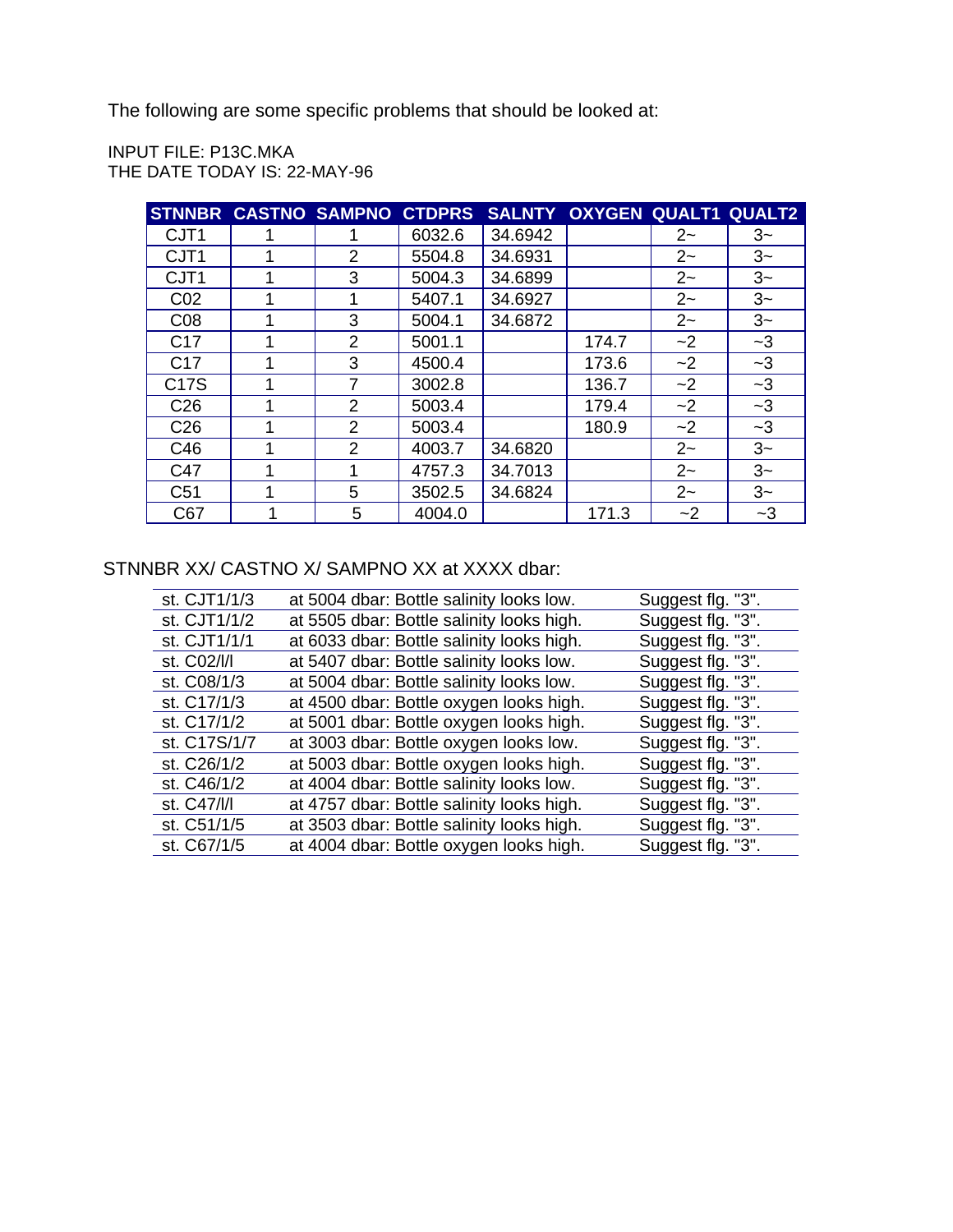### **H. DATA PROCESSING NOTES**

| <b>Date</b> | <b>Contact</b>                                                                                                   | Data Type                                          | <b>Data Status Summary</b>                                                                                                                                                                                                                                                                                                                                                                                                                                                                                                                                                                     |
|-------------|------------------------------------------------------------------------------------------------------------------|----------------------------------------------------|------------------------------------------------------------------------------------------------------------------------------------------------------------------------------------------------------------------------------------------------------------------------------------------------------------------------------------------------------------------------------------------------------------------------------------------------------------------------------------------------------------------------------------------------------------------------------------------------|
| 12/22/92    | Yamada<br>Univ.).                                                                                                | CTD/BTL                                            | Submitted for DQE; various probs:<br>It is my pleasure to inform you that Japan Oceanographic Data Center is<br>sending you one reel of magnetic tape containing calibrated CTD data<br>obtained at WHP P13 cruise (KH-91-5 Cruise), which was made from August<br>to October in 1991. This tape was submitted by Dr. M. Kawabe of Ocean<br>Research Institute, University of Tokyo. The water sample data submitted this<br>time are limited to salinity and dissolved oxygen, and do not include chemical<br>data. Chemical analysis needs some more time (PI: Dr. Watanabe, Hokkaido        |
|             |                                                                                                                  |                                                    | The bottle quality flag 4 (=Did not trip correctly) was not activated, since the<br>tripping mechanism was not good and the flag 4 would have shown up too<br>often. It is commented that bottle-closing depth was fairly well corrected.                                                                                                                                                                                                                                                                                                                                                      |
|             | may not have high quality.                                                                                       |                                                    | The oxygen sensor data at 1db interval were not flagged except for the flags<br>6 (interpolated value) and 9 (not sampled), since the continuous oxygen data                                                                                                                                                                                                                                                                                                                                                                                                                                   |
|             |                                                                                                                  | hesitate to ask us at: [JODC.TOKYO/JODC] ATI/JAPAN | There are two datasets of 1db interval data at Stn. C33 (C33A.CTD and<br>C33.CTD), reflecting two cast of CTD at the same station. The second cast<br>was conducted, as water sampling was not made during the first one<br>because of mechanical malfunction. Although the second cast was reported<br>as Stn. C33 in the cruise report, Stn. C33A.CTD, the 1-db interval data from<br>the first cast, was also included. Dr. Kawabe commented that as for the CTD<br>data, the first cast had better quality. If you find any question, please do not                                        |
|             |                                                                                                                  | This address is accessible from OMNET.             |                                                                                                                                                                                                                                                                                                                                                                                                                                                                                                                                                                                                |
| 01/26/93    | Dunworth                                                                                                         | CTD/BTL                                            | Questions regarding submitted data:<br>Thank you very much for your recently submitted P13C hydrographic and<br>CTD data. In looking over the data, however, I do have a few questions.                                                                                                                                                                                                                                                                                                                                                                                                        |
|             | <b>Hydrographic Data:</b><br>may I remove those records.<br>explain what happened<br>happen.<br><b>CTD Data:</b> | variables, it is superflous, may I eliminate it?   | Station CJT2 and CJT1: BTLNR 24 has no variables sampled or measured,<br>Station CJT2: BTLNBR 1 and 2 both have SAMPNO 3, and a CTDPRS of<br>9999.9. The bottle salts and oxygens are different. Could you please<br>Station C02: BTLNBR 1 and 2 both have SAMPNO I and the same CTDPRS<br>value. However, they have different salinities and oxygens. How did this<br>CTDCND is listed in every station, since it can be calculated from the other<br>You indicated that the CTDOXY may be questionable. I have to have a<br>quality flag, and will put a 131 in, unless you have objections. |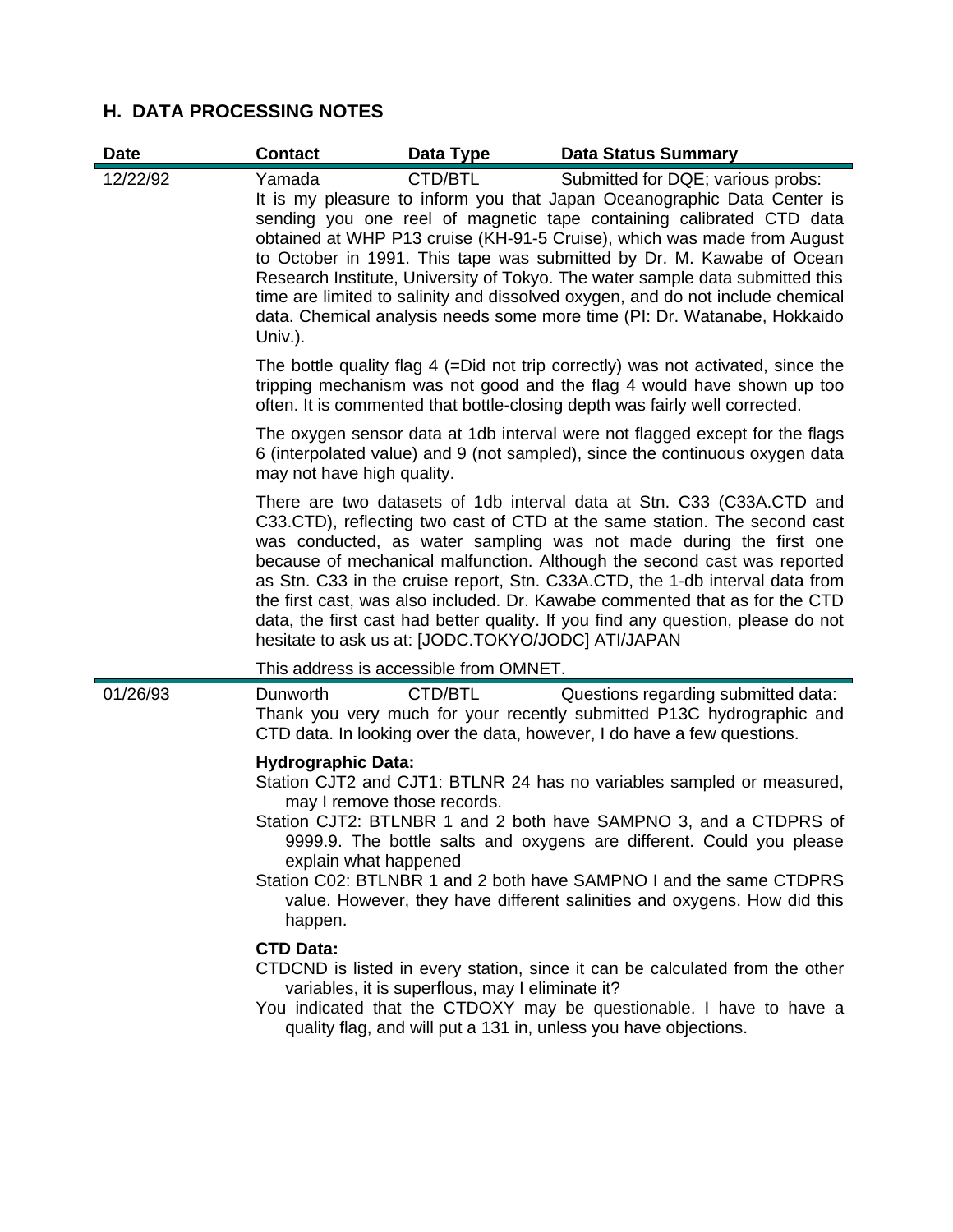| 01/31/93 | Kawabe<br>JODC.                                                                                                                                                                                                                                                                                                                                                          | <b>CTD</b>                                  | answers to CTD questions above<br>In answer to your questions on the P13C data in the Jan. 26 telemail to                                                                                                                                                                                                                                                                                                                                                  |
|----------|--------------------------------------------------------------------------------------------------------------------------------------------------------------------------------------------------------------------------------------------------------------------------------------------------------------------------------------------------------------------------|---------------------------------------------|------------------------------------------------------------------------------------------------------------------------------------------------------------------------------------------------------------------------------------------------------------------------------------------------------------------------------------------------------------------------------------------------------------------------------------------------------------|
|          | Hydrographic data:<br>BTLNBR 24.                                                                                                                                                                                                                                                                                                                                         |                                             | (1) The no. 24 bottle did not close at Stas. CJT1 and CJT2, because the<br>tripping mechanism to close the bottles did not work normally, and the<br>trigger signals, which were made 24 times from the vessel, closed only 23<br>bottles. (SAMPNO shows the trigger number.) We set 24 bottles in the<br>water sampler, and reported for all the bottles. Please decide it along the<br>WHP policy of data-file editing whether you remove the records of |
|          |                                                                                                                                                                                                                                                                                                                                                                          | difference of sampled water.                | (2) BTLNBR 1 and 2 at Sta. CJT2 were closed simultaneously by the third<br>trigger signal (SAMPNO 3). However, we could not obtain the pressure<br>data of CTD at the time of the third trigger due to noise. Therefore,<br>CTDPRS, CTDSAL and CTDOXY are missing. SALNTY and OXYGEN<br>are slightly different between the bottles 1 and 2 because of the                                                                                                  |
|          |                                                                                                                                                                                                                                                                                                                                                                          |                                             | (3) As at Sta. CJT2, the bottles 1 and 2 at Sta. C02 were closed<br>simultaneously by the first trigger signal, i.e., at the same depth<br>(CTDPRS). We took water samples for salinity and oxygen from each<br>bottle, and the measured values for the water samples are different. The<br>definition of SAMPNO in our dataset may be different from the definition<br>in the WHP. If so, would you tell me the correct definition?                       |
|          | CTD data:                                                                                                                                                                                                                                                                                                                                                                |                                             | (1) Please eliminate CTDCND, if it is along the file-editing policy in the WHP.<br>(2) Please put the flag 3 to CTDOXY. The data of CTDOXY have various<br>data quality, corresponding to the flags 2, 3 and 4. The mean value of the<br>flag numbers is 3. The flag 3 is not bad as a flag of CTDOXY.                                                                                                                                                     |
| 03/26/93 | Aoyama                                                                                                                                                                                                                                                                                                                                                                   | CTD/BTL                                     | DQE begun; No NUTs                                                                                                                                                                                                                                                                                                                                                                                                                                         |
| 05/21/96 | Aoyama                                                                                                                                                                                                                                                                                                                                                                   | CTD/S/O                                     | DQE Report rcvd @ WHPO                                                                                                                                                                                                                                                                                                                                                                                                                                     |
| 06/12/96 | Taira                                                                                                                                                                                                                                                                                                                                                                    | CTD/S/O                                     | DQE Report sent to PI; No NUTs                                                                                                                                                                                                                                                                                                                                                                                                                             |
| 08/15/97 | Submitted<br>Uribe<br><b>DOC</b><br>2000.12.11 KJU<br>File contained here is a CRUISE SUMMARY and NOT sumfile.<br>Documentation is online.<br>2000.10.11 KJU<br>Files were found in incoming directory under whp_reports. This directory<br>was zipped, files were separated and placed under proper cruise. All of<br>them are sum files.<br>Received 1997 August 15th. |                                             |                                                                                                                                                                                                                                                                                                                                                                                                                                                            |
| 04/21/00 | Anderson<br>p13cb - is in both ctd files.                                                                                                                                                                                                                                                                                                                                | <b>CTD</b>                                  | Data in 2 diff files is identical<br>In going over the lines of one-time ctd & btl data submitted for DQE (Jerry<br>sent me a list on 2 March) I note that for the ctd data for P13C, files<br>p13 cact. asc and p13 cbct. asc are identical. It appears that the data for leg 2 -                                                                                                                                                                         |
| 05/08/00 | Taira                                                                                                                                                                                                                                                                                                                                                                    | DELC14<br>and don't have any plan to do it. | <b>Not Measured</b><br>Samples for C-14 were also collected, but we cannot measure them in Japan                                                                                                                                                                                                                                                                                                                                                           |